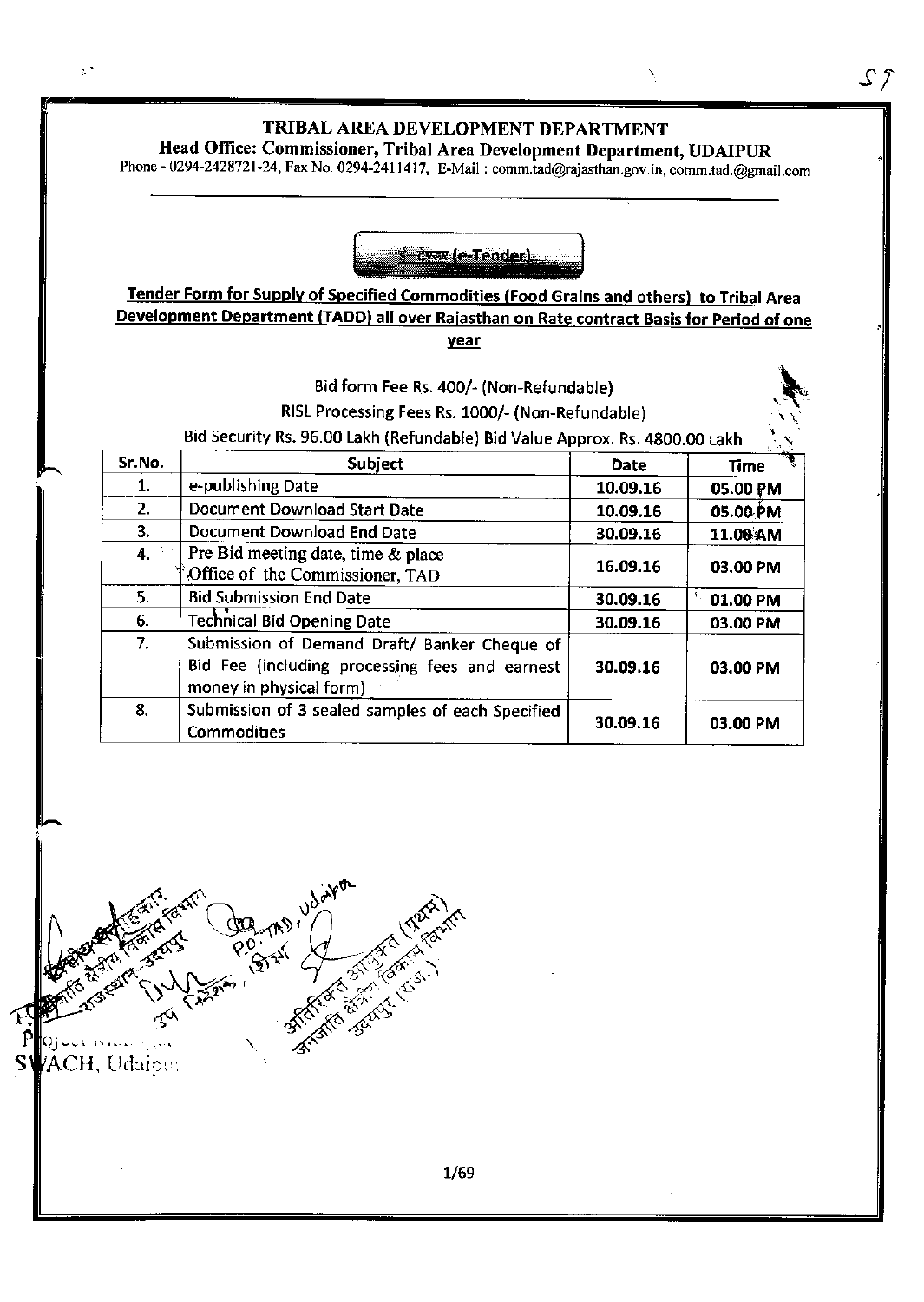$\propto$ 

# Head Office: Commissioner, Tribal Area Development Department, UDAIPUR<br>Phone - 0294-2428721-24, Fax No. 0294-2411417. E-Mail : comm tad@raiasthan.gov.in.comm tad@rm

Phone - 0294-2428721-24, Fax No. 0294-2411417, E-Mail : comm.tad@rajasthan.gov.in, comm.tad.@gmail.com

| e-Tender Notice<br>Instructions for submission of e-Tender/Bid<br><b>Technical Cover Check List</b><br><b>Details of Bidder</b><br>General Terms & Conditions of Bid & Contract<br>Technical undertaking<br>Annexure-A (Compliance with the code of integrity and<br>no Conflict of Interest)<br>Annexure-B (Declaration by the Bidder<br>regarding<br>Qualifications<br>Annexure-C (Grievance Redressal during Procurement<br>Process)<br>Annexure-D (Additional Conditions of Contract)<br>Annexure-E (Declarations and Undertaking for monthly &<br>Annually Capacity & Supply commitment)<br>Annexure-F (Annual Turnover Statement)<br>Annexure-G<br>(Statement<br>οf<br>past<br><b>Supplies</b><br>and<br>Performance)<br>Annexure-H (Affidavit regarding acceptance of Terms &<br><b>Conditions of Bid)</b> |                                                                                                                                                                                                                                                                                                                                                            |
|-------------------------------------------------------------------------------------------------------------------------------------------------------------------------------------------------------------------------------------------------------------------------------------------------------------------------------------------------------------------------------------------------------------------------------------------------------------------------------------------------------------------------------------------------------------------------------------------------------------------------------------------------------------------------------------------------------------------------------------------------------------------------------------------------------------------|------------------------------------------------------------------------------------------------------------------------------------------------------------------------------------------------------------------------------------------------------------------------------------------------------------------------------------------------------------|
|                                                                                                                                                                                                                                                                                                                                                                                                                                                                                                                                                                                                                                                                                                                                                                                                                   |                                                                                                                                                                                                                                                                                                                                                            |
|                                                                                                                                                                                                                                                                                                                                                                                                                                                                                                                                                                                                                                                                                                                                                                                                                   |                                                                                                                                                                                                                                                                                                                                                            |
|                                                                                                                                                                                                                                                                                                                                                                                                                                                                                                                                                                                                                                                                                                                                                                                                                   |                                                                                                                                                                                                                                                                                                                                                            |
|                                                                                                                                                                                                                                                                                                                                                                                                                                                                                                                                                                                                                                                                                                                                                                                                                   |                                                                                                                                                                                                                                                                                                                                                            |
|                                                                                                                                                                                                                                                                                                                                                                                                                                                                                                                                                                                                                                                                                                                                                                                                                   |                                                                                                                                                                                                                                                                                                                                                            |
|                                                                                                                                                                                                                                                                                                                                                                                                                                                                                                                                                                                                                                                                                                                                                                                                                   |                                                                                                                                                                                                                                                                                                                                                            |
|                                                                                                                                                                                                                                                                                                                                                                                                                                                                                                                                                                                                                                                                                                                                                                                                                   |                                                                                                                                                                                                                                                                                                                                                            |
|                                                                                                                                                                                                                                                                                                                                                                                                                                                                                                                                                                                                                                                                                                                                                                                                                   |                                                                                                                                                                                                                                                                                                                                                            |
|                                                                                                                                                                                                                                                                                                                                                                                                                                                                                                                                                                                                                                                                                                                                                                                                                   |                                                                                                                                                                                                                                                                                                                                                            |
|                                                                                                                                                                                                                                                                                                                                                                                                                                                                                                                                                                                                                                                                                                                                                                                                                   |                                                                                                                                                                                                                                                                                                                                                            |
|                                                                                                                                                                                                                                                                                                                                                                                                                                                                                                                                                                                                                                                                                                                                                                                                                   |                                                                                                                                                                                                                                                                                                                                                            |
|                                                                                                                                                                                                                                                                                                                                                                                                                                                                                                                                                                                                                                                                                                                                                                                                                   |                                                                                                                                                                                                                                                                                                                                                            |
|                                                                                                                                                                                                                                                                                                                                                                                                                                                                                                                                                                                                                                                                                                                                                                                                                   |                                                                                                                                                                                                                                                                                                                                                            |
|                                                                                                                                                                                                                                                                                                                                                                                                                                                                                                                                                                                                                                                                                                                                                                                                                   |                                                                                                                                                                                                                                                                                                                                                            |
| Annexure I (a) & (b) (Statement of Infrastructure &<br>Declaration)                                                                                                                                                                                                                                                                                                                                                                                                                                                                                                                                                                                                                                                                                                                                               |                                                                                                                                                                                                                                                                                                                                                            |
| Annexure-J (Pre-STAMP RECEIPT)                                                                                                                                                                                                                                                                                                                                                                                                                                                                                                                                                                                                                                                                                                                                                                                    |                                                                                                                                                                                                                                                                                                                                                            |
| Annexure-K (Technical Specifications of Specified items<br>under relevant Act and Law will be applicable)                                                                                                                                                                                                                                                                                                                                                                                                                                                                                                                                                                                                                                                                                                         |                                                                                                                                                                                                                                                                                                                                                            |
| Annexure-L (List of required items for Hostels/Residential<br>Schools of TADD all over Rajasthan)                                                                                                                                                                                                                                                                                                                                                                                                                                                                                                                                                                                                                                                                                                                 |                                                                                                                                                                                                                                                                                                                                                            |
| <b>Financial Undertaking</b>                                                                                                                                                                                                                                                                                                                                                                                                                                                                                                                                                                                                                                                                                                                                                                                      |                                                                                                                                                                                                                                                                                                                                                            |
| Annexure-N (List of required items for per Day Care                                                                                                                                                                                                                                                                                                                                                                                                                                                                                                                                                                                                                                                                                                                                                               |                                                                                                                                                                                                                                                                                                                                                            |
|                                                                                                                                                                                                                                                                                                                                                                                                                                                                                                                                                                                                                                                                                                                                                                                                                   |                                                                                                                                                                                                                                                                                                                                                            |
|                                                                                                                                                                                                                                                                                                                                                                                                                                                                                                                                                                                                                                                                                                                                                                                                                   |                                                                                                                                                                                                                                                                                                                                                            |
|                                                                                                                                                                                                                                                                                                                                                                                                                                                                                                                                                                                                                                                                                                                                                                                                                   |                                                                                                                                                                                                                                                                                                                                                            |
|                                                                                                                                                                                                                                                                                                                                                                                                                                                                                                                                                                                                                                                                                                                                                                                                                   |                                                                                                                                                                                                                                                                                                                                                            |
|                                                                                                                                                                                                                                                                                                                                                                                                                                                                                                                                                                                                                                                                                                                                                                                                                   | center of TADD all over Rajasthan)<br>Annexure-O (List of required items for per Maa Bari<br>Center of TADD all over Rajasthan)<br>Annexure-P (List of Day care center Blockwise of TADD all<br>over Rajasthan)<br>Annexure-Q (List of Maa Bari center Blockwise of TADD<br>all over Rajasthan)<br>Annexure-R (List of Hostels/Residential Schools of TADD |

2/69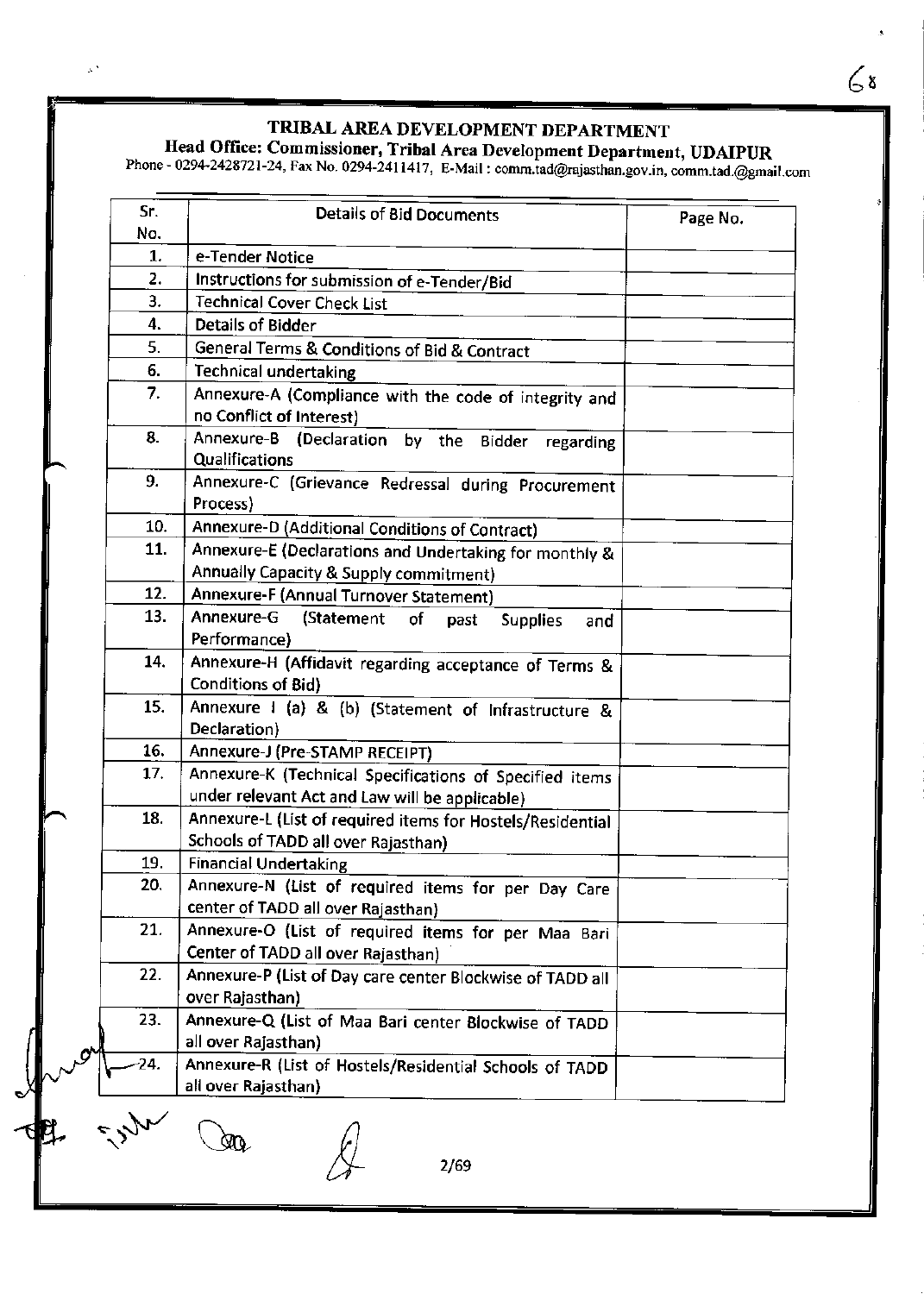# TRIBAL AREA DEVELOPMENT DEPARTMENT Head Office: Commissioner, Tribal Area Development Department, UDAIPUR

Phone - 0294-2428721-24, Fax No. 0294-2411417, E-Mail : comm.tad@rajasthan.gov.in, comm.tad.@gmail.com

 $\mathbf{x}^{\star}$ 

Date: .......,..,..................... 2016

# For Supply of Specified Commodities (Food Grains and others) up to Hostels/Residential Schools, Maa Bari and Day Care Centers (Block Level) under TADD All over Rajasthan

Single Stage, Two-envelopes unconditional Bids are invited from Producers/Manufacturers/ Wholesalers/Suppliers for the Door-to Door supply of Specified Commodities at Hostels/Residential Schools, Maa Bari and Day Care Centers (Block Level) under Tribal Area Development Department (TADD) all over Rajasthan:

| S.<br>No | Details of<br><b>Commodities</b>                                                                                                                                                                                                                     | <b>Estimated</b><br><b>Total cost</b><br>(in Rs.) | <b>Bid Secutity</b><br>(EMD) (in Rs.) | <b>Bid Fee</b><br>(in Rs) | Processing<br>Fee (in Rs) |
|----------|------------------------------------------------------------------------------------------------------------------------------------------------------------------------------------------------------------------------------------------------------|---------------------------------------------------|---------------------------------------|---------------------------|---------------------------|
| 1.       | Door-to-Door supply of Specified<br><b>Commodities</b><br>(Food<br><b>Grains</b><br>and<br>others) at<br>Hostels/Residential<br><b>Schools</b><br>under<br><b>Tribal</b><br>Area<br>Development Department Govt. of<br>Rajasthan all over Rajastjhan | 2900.00<br>lakh                                   | 58.00 Lakh                            |                           |                           |
| 2.       | Supply of Specified Commodities<br>(Food Grains and others) for Maa<br>Bari centers at Block Level under<br>Tribal<br>Area<br>Development<br>Department Govt. of Rajasthan all<br>over Rajastjhan                                                    | 650.00 lakh                                       | 13.00 lakh                            | 400.00                    | 1000.00                   |
| 3.       | Supply of Specified Commodities<br>(Food Grains and others) for Day<br>care centers at Block Level under<br>Tribal<br>Area<br>Development<br>Department Govt. of Rajasthan all<br>over Rajastjhan                                                    | 1250.00<br>lakh                                   | 25.00 lakh                            |                           |                           |

The Tender/Bid will only be submitted through online tendering system of www.eproc.rajasthan.gov.in. The interested bidders will have to be enrolled/registered with portal of www.eproc.rajasthan.gov.in for participating in the bidding process.

. Bid document download Start date 10.09.16 time O5.OO p.M.

. Bid submission end date 30.09.16 time 01.00 pM

. Technical Bid opening Date 30.09.16 time 03.00 p.M.

Submission of Demand draft of Bid Fee, Processing Fees, Bid Security Money and 3 sealed samples of Specified Commodities as proposed to be supplied by the bidder in physical form from 10.09.16 at 05.00 PM up to 30.09.16 at 03.00 P.M.

 $L_{\text{max}}$  dez  $L_{\text{max}}$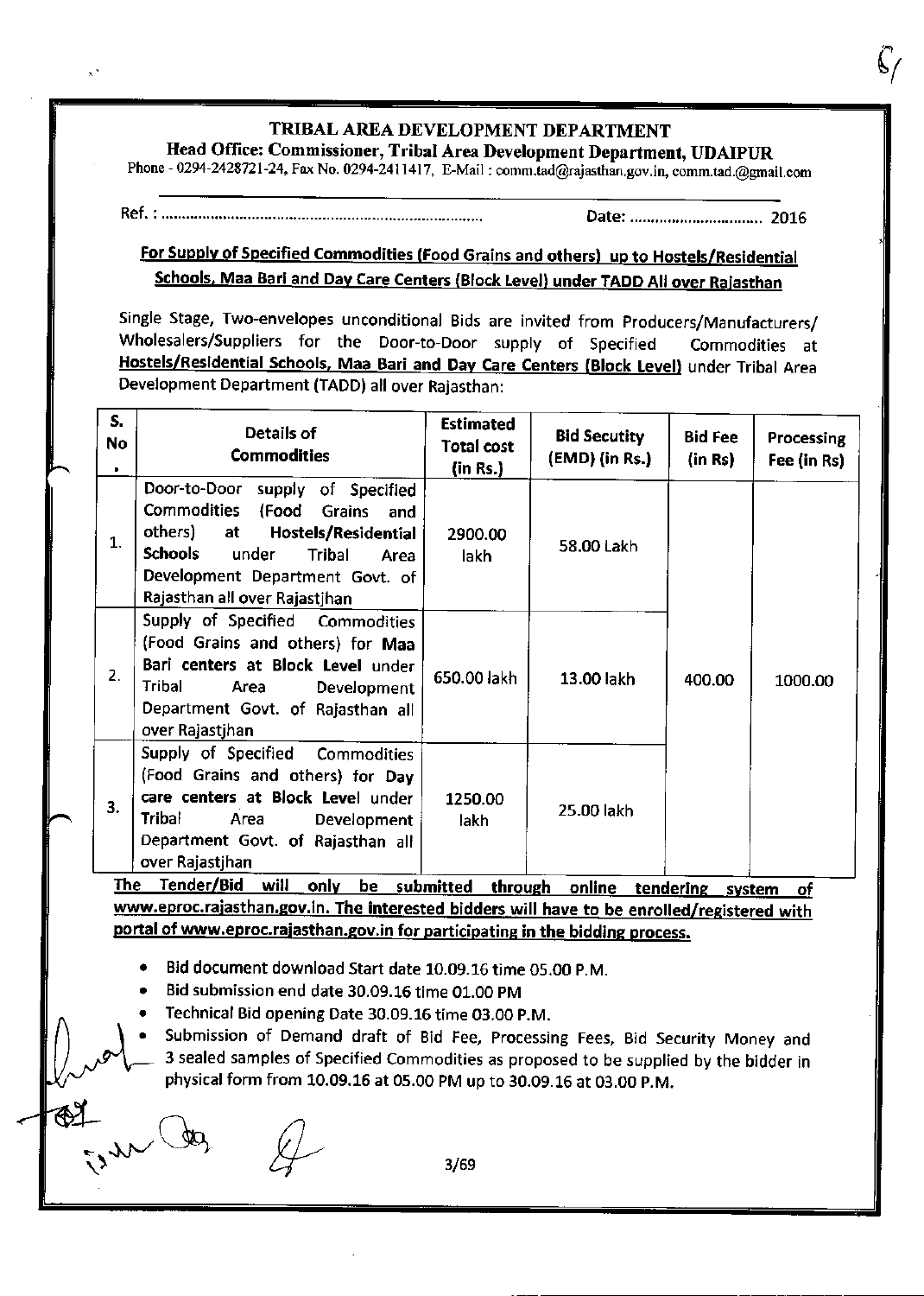$\sqrt{s}$ 

# Head Office: Commissioner, Tribal Area Development Department, UDAIPUR

Phone - 0294-2428721-24, Fax No. 0294-2411417, E-Mail : comm.tad@rajasthan.gov.in, comm.tad.@gmail.con

| For | details<br>please<br>visit<br>website<br>our<br>www.eproc.rajasthan.gov.in,                                                                                                                                                                                                                                                                                                                                                                                                                                           |
|-----|-----------------------------------------------------------------------------------------------------------------------------------------------------------------------------------------------------------------------------------------------------------------------------------------------------------------------------------------------------------------------------------------------------------------------------------------------------------------------------------------------------------------------|
|     | http://tad.rajasthan.gov.in, http://sppp.rajasthan.gov.in or contact Commissioner TADD                                                                                                                                                                                                                                                                                                                                                                                                                                |
|     | Udaipur at the Telephone number 0294-2428721-24                                                                                                                                                                                                                                                                                                                                                                                                                                                                       |
|     | Terms & Conditions:-                                                                                                                                                                                                                                                                                                                                                                                                                                                                                                  |
|     | 1. The Bid Document is not transferable under any circumstances.                                                                                                                                                                                                                                                                                                                                                                                                                                                      |
|     | 2. No physical/offline Tender/Bid will be accepted.                                                                                                                                                                                                                                                                                                                                                                                                                                                                   |
|     | 3. The Tender/Bid Fee will be in the form of Demand Draft/Banker Cheque and the Bid<br>Security may be in the form of DD/Banker Cheque/Bank Guarantee of Scheduled Bank<br>drawn in favour of "Commissioner TADD" payable at Udaipur and processing fees will be<br>in the form of Demand Draft/Banker Cheque of Scheduled Bank drawn in favour of MD<br>RISL payable at Jaipur will be submitted in the office of the Commissioner TADD,<br>Udaipur, up to schedule date and time (before opening of technical bid). |
|     | 4. TADD reserves the right to cancel the Bid without assigning any reason to the bidder or<br>anyone else.                                                                                                                                                                                                                                                                                                                                                                                                            |
|     | 5. The Service Tax & Other Taxes payable if any, under the contract will be paid by the<br>bidder.                                                                                                                                                                                                                                                                                                                                                                                                                    |
|     | 6. Conditional Bids and casual letters sent by the Bidder/Supplier will not be accepted.                                                                                                                                                                                                                                                                                                                                                                                                                              |
|     | 7. Bidders are requested to read the instructions in the Technical document/Bid before<br>submitting the Bid online.                                                                                                                                                                                                                                                                                                                                                                                                  |
|     | 8. The above Terms & Conditions of the Bids may also be seen on the website                                                                                                                                                                                                                                                                                                                                                                                                                                           |
|     | www.eproc.rajasthan.gov.in.http://tad.rajasthan.gov.in or http://sppp.rajasthan.gov.in<br>along with the Bid Invitation Notice.                                                                                                                                                                                                                                                                                                                                                                                       |
|     | 9. A Bidder may be a natural person, private entity, Government owned entity or, where                                                                                                                                                                                                                                                                                                                                                                                                                                |
|     | permitted in the bidding documents, any combination of them with a formal intent to                                                                                                                                                                                                                                                                                                                                                                                                                                   |
|     | enter into an agreement or under an existing agreement in the form of a joint venture.                                                                                                                                                                                                                                                                                                                                                                                                                                |
|     | In the case of joint venture:-                                                                                                                                                                                                                                                                                                                                                                                                                                                                                        |
|     | a) All parties to the joint venture shall sign the bid and they shall be jointly and<br>severally liable; and                                                                                                                                                                                                                                                                                                                                                                                                         |
|     | b) A joint venture shall nominate a representative who shall have the authority to<br>conduct all business for and on behalf of any or all the parties of the joint venture<br>during the bidding process. In the event the bid of joint venture is accepted, either<br>they shall form a registered joint venture company/firm or otherwise all the parties<br>to joint venture shall sign the agreement.                                                                                                            |
|     | c) The required qualifications regarding turnover requirement and working experience<br>requirement of all entities of joint venture will be clubbed together with satisfactory                                                                                                                                                                                                                                                                                                                                       |
|     | business qualification certificate.                                                                                                                                                                                                                                                                                                                                                                                                                                                                                   |
|     | 10. TADD has invited e-Tenders for any Bidder who wants to participate in tender. The<br>requirement of average annual turnover for three years will be minimum Rs. 10.00                                                                                                                                                                                                                                                                                                                                             |
|     | Crores and working experience of similar nature of work (Door-to-Door supply of                                                                                                                                                                                                                                                                                                                                                                                                                                       |
|     | Specified Commodities at Hostels/Residential Schools of minimum value of Rs. 5 crore                                                                                                                                                                                                                                                                                                                                                                                                                                  |
|     | in any one of the three immediate financial years (2013-14, 2014-15, 2015-16)                                                                                                                                                                                                                                                                                                                                                                                                                                         |
|     | Commissioner                                                                                                                                                                                                                                                                                                                                                                                                                                                                                                          |
|     | 4/69                                                                                                                                                                                                                                                                                                                                                                                                                                                                                                                  |

 $\zeta_L$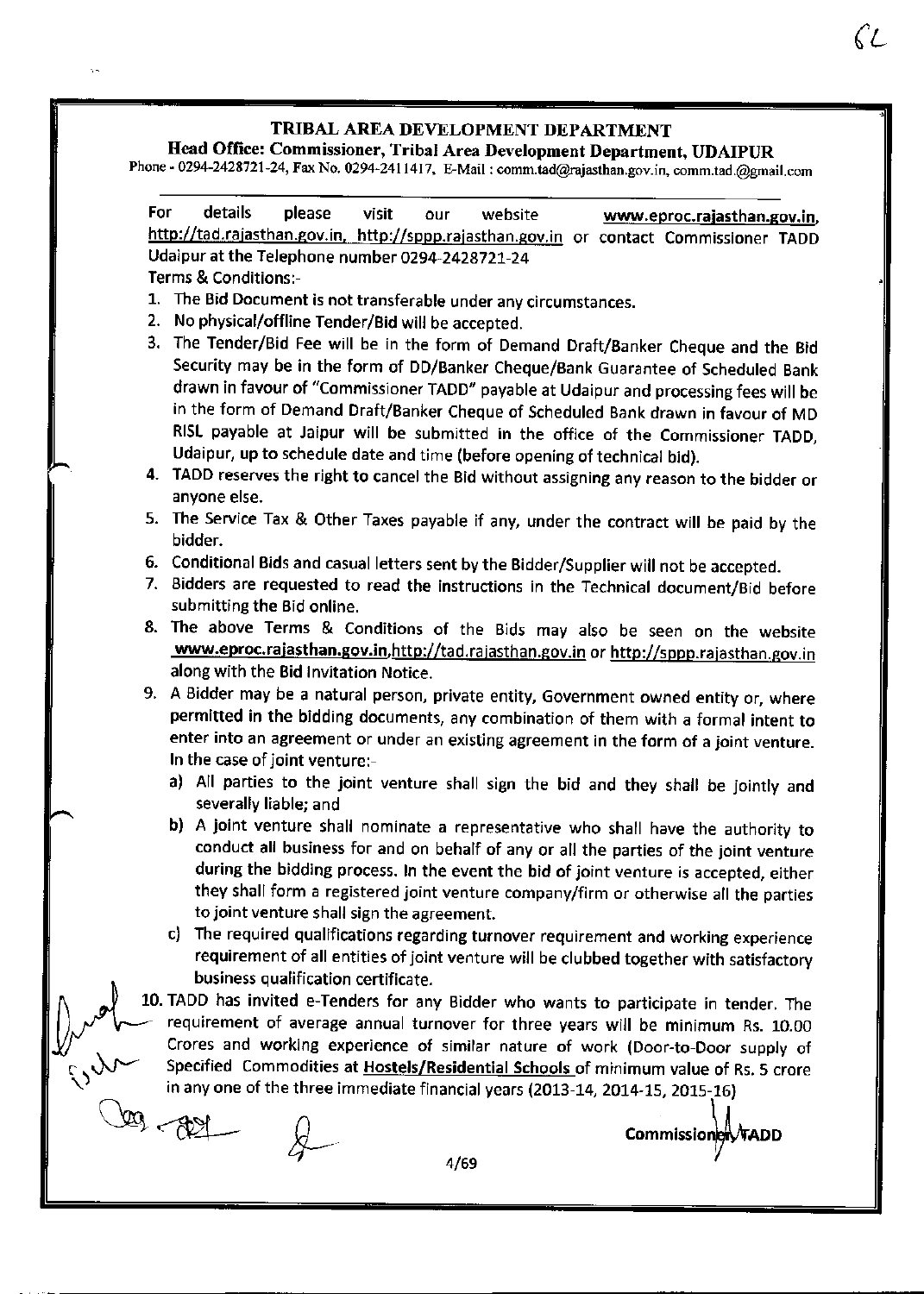$\zeta_1$ 

Head Office: Commissioner, Tribal Area Development Department, UDAIPUR

Phone - 0294-2428721-24, Fax No. 0294-2411417, E-Mail : comm.tad@rajasthan.gov.in, comm.tad.@gmail.com

#### Instructions to Eidders for online submission of e-Bid

- 1. The Bidders who are interested in bidding can download Bid Documents from http://eproc.rajasthan.gov,in
- 2. Bidders, who wish to participate in this Bid, will have to be registered on http://eproc.rajasthan.gov.in. To participate in online tenders, Bidders will have to procure Digital Signature Certificate (type II or III) as per Information Technology Act-2000 using which they can sign their electronic Bids. Bidders can procure the 5ame from any CCA approved certifying agency i.e. TCs, safe-crypt, (n) code etc or Government of Rajasthan, e-procurement Cell, Department of lT&C, Government of Rajasthan for further assistance. Bidders who already have a valid Digital Certificate need not to procure a new Digital Certificate. For new Digital Signature Contact No. 0141-4022688 (Help Desk 10.00 AM to 6.00 PM on all working days) email: eproc@rajasthan.gov.in, Address: e-procurement cell, RISL, Yojana Bhawan, Tilak Marg, C-Scheme, Jaipur.
- 3. Bidder will submit their offer on-line in electronic formats both for technical and financial proposals; however DD/Banker Cheque/B.G. for Bid fees, processlng fees and Bid security should be submitted manually in the office of tendering authority {Commissioner TADD, Udaipur) before scheduled date & time as mentioned in NlT. Scanned copy of DD should be uploaded along with the online Bid.
- 4. Before electronically submitting the tenders, it should be ensured that all the Bid papers including conditions of contract are digitally signed by the Bidder.
- 5. Training for the Bidders on the usage of e-Tendering system is also being arranged by RISL on regular basis. Bidders interested for training may contact e-procurement Cell, RISL for booking the training slot.
- 6. Bidders are also advised to refer "Bidders manual" available under "Download" section for further details about the e-tendering process.
- 7. The prospective bidders if they so desire may participate in the bid to clarify the doubts in respect of bidding document before last date of submission of Bid in any working day.
- 8. Bidders will have to enter the documents in the "cover" as per the following order:-

#### (A) Technical cover-

- (a) In the Fee Cover (in PDF format)
- a. Scanned copy of DD/ Banker's Cheque for Bid fee in favour of "Commissioner TADD", payable at Udaipur.<br>b. Scanned copy of DD/Banks
- / I I is b. Scanned copy of DD/Banker's Cheque /Bank guarantee for Bid security in favour Inity of "Commissioner TADD.", payable at Udaipur.<br>C. Scanned copy of DD/Banker's Cheque for pro-
	- Scanned copy of DD/Banker's Cheque for processing fees in favour of MD, RISL payable at Jaipur.
	- \" (b) In the Technical document cover (in PDF format)-

Scanned copy (signed & sealed) of the Technical Bid along with the Annexures and supporting papers (except BoQ Sheet) for evaluation of Technical Bids.

 $\overline{\mathbf{A}}$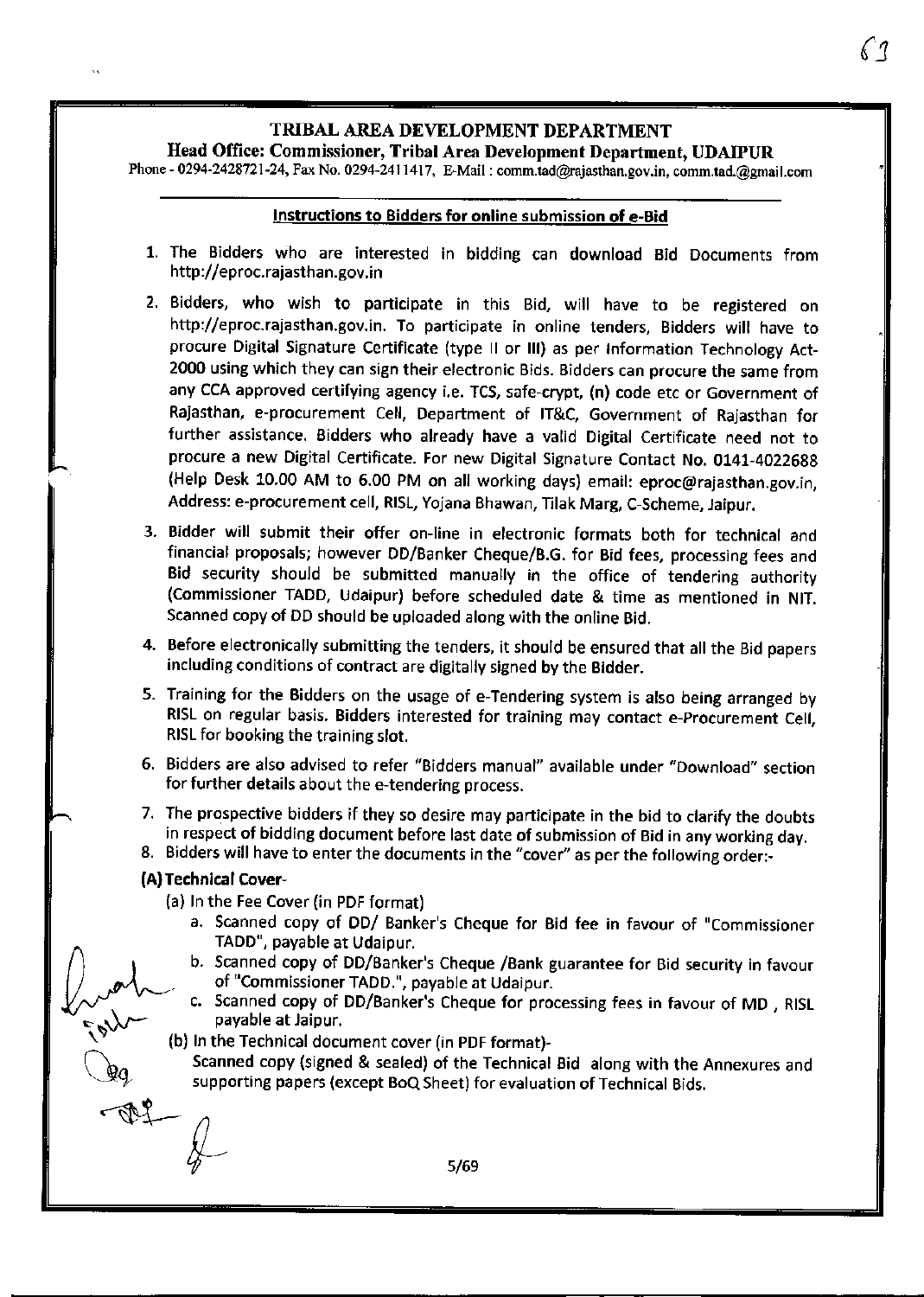# Head Office: Commissioner, Tribal Area Development Department, UDAIPUR

Phone - 0294-2428721-24, Fax No. 0294-2411417, E-Mail: comm.tad@rajasthan.gov.in, comm.tad.@gmail.com

#### (B) Financial Cover (.xls format)-

The Bill of Quantity (BoQ) must be uploaded after entering the rate offered for COMBO PACK to TADD in the uploaded BoQ as per enclosed technical specifications of Specified Commodities as per prevailing Act like FSSAT/BIS/|SO/HSCCp etc. of each commodities and amendments from time to time:-

#### BoQ shall be first downloaded from the web site and after filling the rates in the BoQ, the same shall be uploaded.

- $\triangleright$  Bidders will enter name of the firm on BoQ Only.
- $\triangleright$  Bidders are requested not to edit or change any item or quantity.
- Note:- The financial Bids of only those Bidders would be opened and considered, whose bjds are found techno commercially qualified as per terms and conditions of tender.

#### Special Note :-

All Bidders are advised not to wait till last date and are advised to submit their tender/Bid at the earliest. The TADD will not be responsible for any last minute rush in website. No extension in deposition of Tender/Bid will be allowed.

 $\int_{\gamma}$ r  $\sigma$ w<sub>c</sub>  $\mathbb{Q}_2$  $\frac{1}{2}$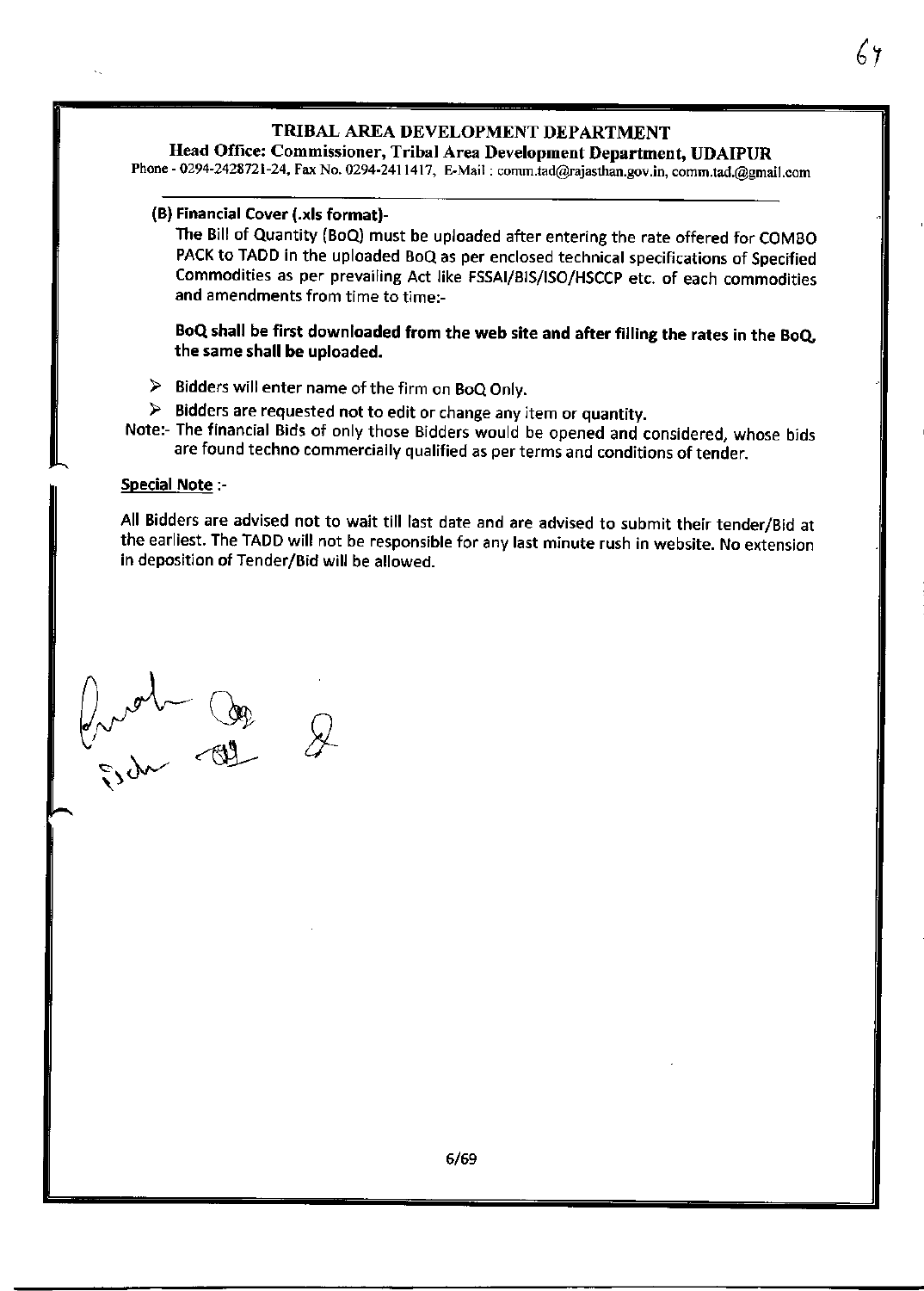# Head Office: Commissioner, Tribal Area Development Department, UDAIPUR

Phone - 0294-2428721-24, Fax No. 0294-2411417, E-Mait : comm.tad@rajasthan.gov.in, comm.tad.@gnait.com

# **TECHNICAL COVER CHECK LIST**

| Sr.<br>No. | <b>Particulars</b>                                                                 | <b>Enclosed</b><br>(Yes/No) | Page<br>No |
|------------|------------------------------------------------------------------------------------|-----------------------------|------------|
| 1.         | Bidder should have executed similar nature of work (Door-to-                       |                             |            |
|            | Door supply of Specified Commodities at Hostels/Residential                        |                             |            |
|            | Schools of minimum value of Rs. 5 crore in any one of the three                    |                             |            |
|            | immediate financial years (2013-14, 2014-15, 2015-16).                             |                             |            |
|            | The bidder should provide & append copies of purchase orders                       |                             |            |
|            | and successful completion certificates in support of his claim.                    |                             |            |
| 2.         | Minimum average annual turnover of Rs. 10.00 Crore of last                         |                             |            |
|            | three financial years (2013-14, 2014-15, 2015-16). Bidder should                   |                             |            |
|            | submit last three years audited (C.A. certificate for 2015-16 will                 |                             |            |
|            | be accepted) Balance-Sheet and profit and loss account.                            |                             |            |
| 3.         | Copy of PAN card and TIN Registration Number with attested                         |                             |            |
|            | copy of relevant certificate.                                                      |                             |            |
| 4.         | The Bidders will have to submit a valid sales tax clearance                        |                             |            |
|            | certificate from the concerned Commercial Taxes Officer up to                      |                             |            |
|            | F.Y. 2015-16                                                                       |                             |            |
| 5.         | Attested copy of Registration Certificate of Partnership Firm/Co.                  |                             |            |
|            | issued by Competent Authority.                                                     |                             |            |
| 6.         | Certificate/License/Documents which are required should be                         |                             |            |
|            | complete and updated.                                                              |                             |            |
| 7.         | <b>Technical Undertaking</b>                                                       |                             |            |
| 8.         | Authorization letter in form of a person who is signing the tender                 |                             |            |
|            | documents on behalf of Bidder                                                      |                             |            |
| 9.         | Annexure-A (Compliance with the code of integrity and no<br>Conflict of Interest)) |                             |            |
| 10.        | Annexure-B (Declaration by the Bidder regarding Qualifications))                   |                             |            |
| 11.        | Annexure-C (Grievance Redressal during Procurement Process)                        |                             |            |
| 12.        | Annexure-D (Additional Conditions of Contract)                                     |                             |            |
| 13.        | Annexure-E (Declarations and Undertaking for monthly &                             |                             |            |
|            | <b>Annually Capacity &amp; Supply commitment)</b>                                  |                             |            |
| 14.        | Annexure-F (Annual turnover Statement) duly certified and                          |                             |            |
|            | signed by Chartered Accountant.                                                    |                             |            |
| 15.        | Annexure-G (Statement of past Supplies and Performance)                            |                             |            |
| 16.        | Annexure-H (Declaration regarding acceptance of Terms &                            |                             |            |
|            | <b>Conditions of Bid)</b>                                                          |                             |            |
| 17.        | Annexure-I (a) & (b) (Statement of Infrastructure & Declaration)                   |                             |            |
| 18.        | Annexure-J (Pre-STAMP RECEIPT)                                                     |                             |            |
| 19.        | Annexure-K (Technical Specifications of Specified items under                      |                             |            |
|            | relevant Act and law will be applicable)                                           |                             |            |
|            | 7/69                                                                               |                             |            |

 $\int_{0}^{1}$   $\int_{0}^{1}$  7/69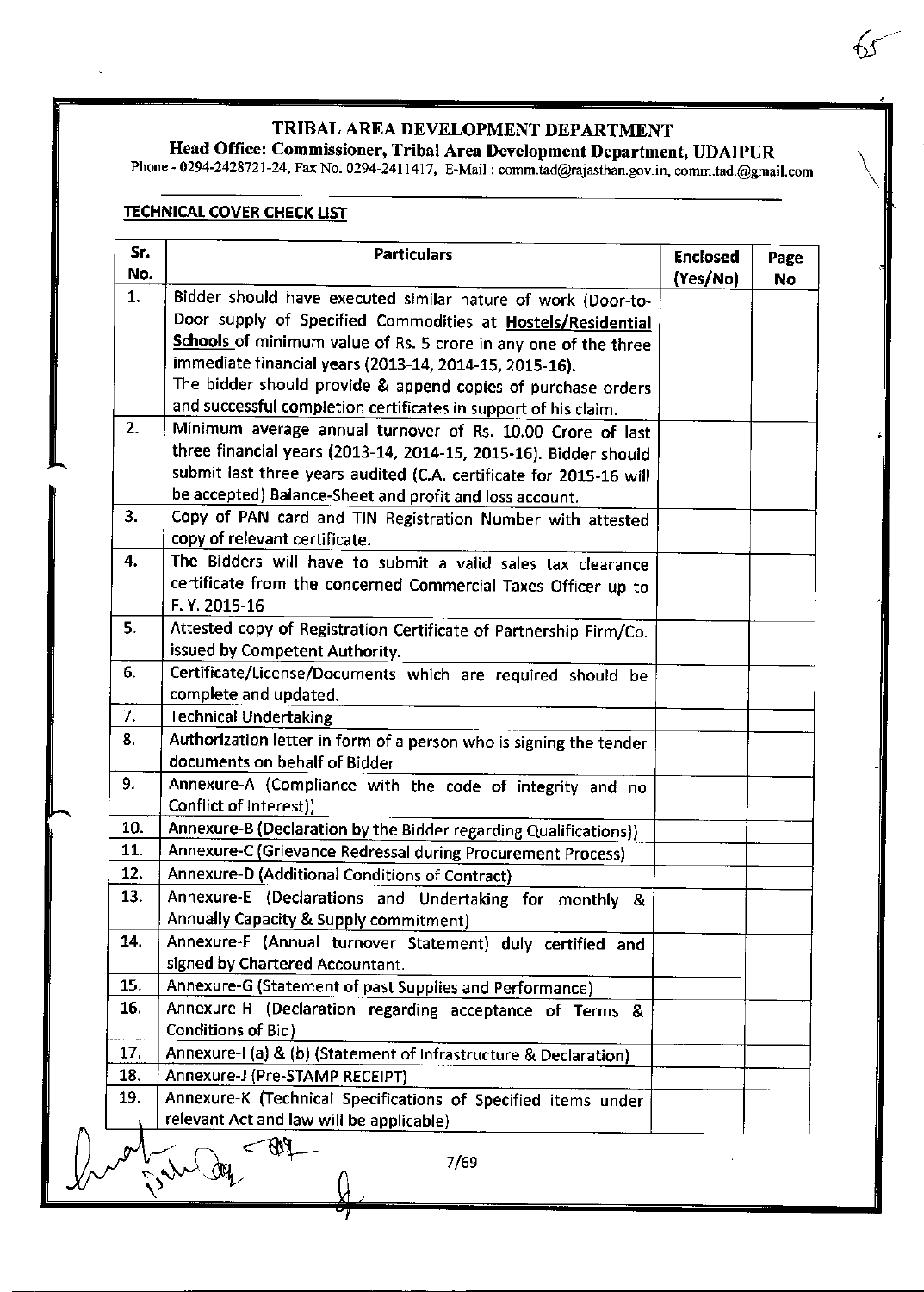$\sqrt[6]{6}$ 

# Head Office: Commissioner, Tribal Area Development Department, UDAIPUR<br>hope = 0294-2428721-24, Fax No. 0294-2411417, EMsily committed Output

Phone - 0294-2428721-24, Fax No. 0294-2411417, E-Mail : comm.tad@rajasthan.gov.in, comm.tad.@gmail.con

| 20. | Annexure-L (List of required items for Hostel/Residential Schools<br>of TADD all over Rajasthan)                                                             |
|-----|--------------------------------------------------------------------------------------------------------------------------------------------------------------|
| 21. | Annexure-N (List of required items for Per Day Care center of<br>TADD all over Rajasthan)                                                                    |
| 22. | Annexure-O (List of required items for Per Maa Bari Center of<br>TADD all over Rajasthan)                                                                    |
| 23. | Annexure-P (List of Day Care center Block wise of TADD all over<br>Rajasthan)                                                                                |
| 24. | Annexure-Q (List of Maa Bari center Block wise of TADD all over<br>Rajasthan)                                                                                |
| 25. | Annexure-R (List of Hostels of TADD all over Rajasthan)                                                                                                      |
| 26. | Attach three sealed samples of each Specified Commodities<br>(Samples to be deposited physically in TADD Udaipur Head office<br>before 30.09.16 at 03.00 P.M |

 $h \rightarrow h \rightarrow \mathbb{R}$  $V_{\text{v}}=4\pi\frac{v}{\sqrt{2}}$ 

 $\hat{\mathbf{v}}_k$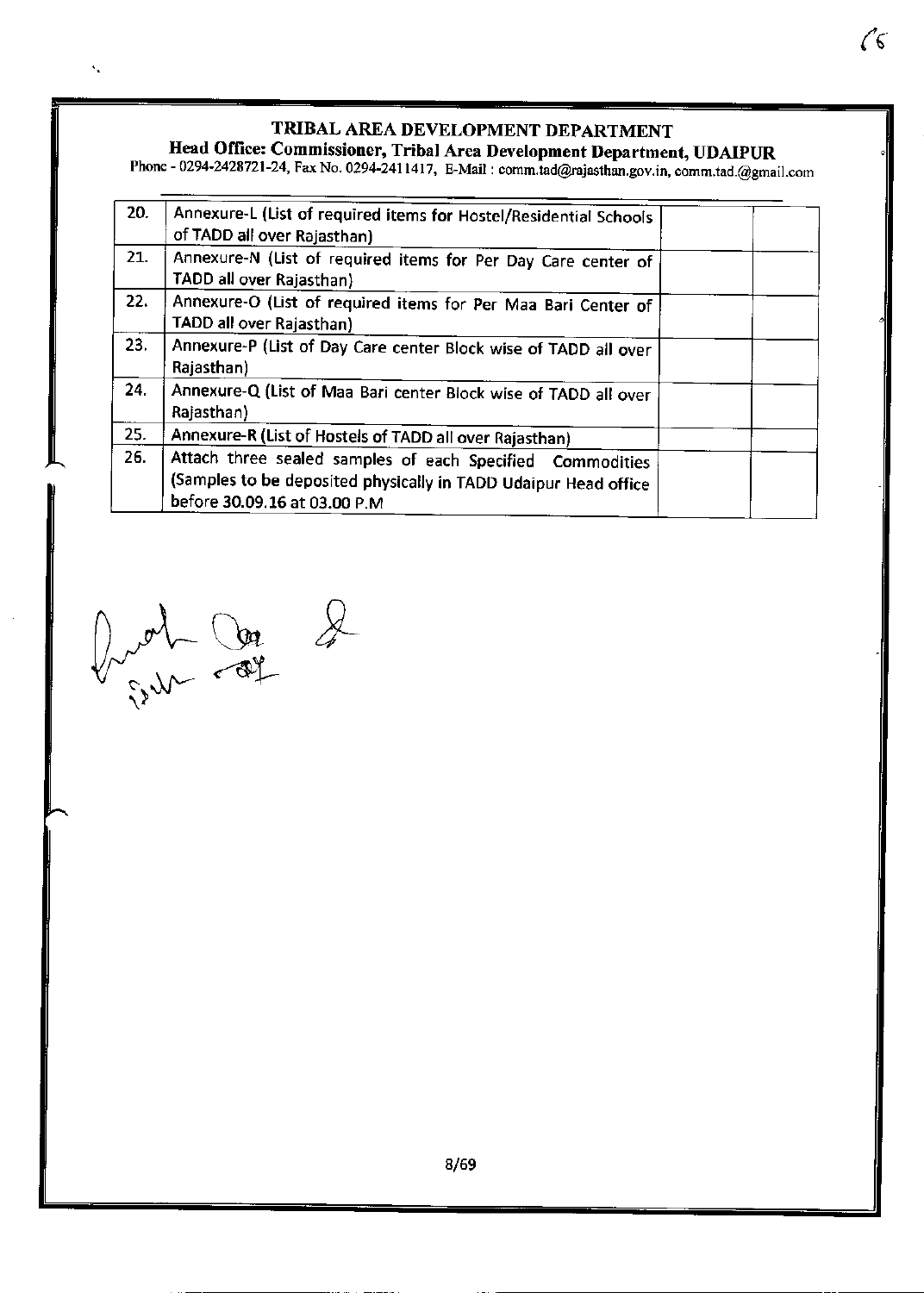## Head Office: Commissioner, Tribal Area Development Department, UDAIPUR

Phone - 0294-2428721-24, Fax No. 0294-2411417, E-Mail : comm.tad@rajasthan.gov.in, comm.tad.@gmail.cor

|                 | <b>Details of Bidder</b>                                                   |  |
|-----------------|----------------------------------------------------------------------------|--|
|                 | e-Bid Notice No.  dated                                                    |  |
|                 | Name of the Firm<br>1.                                                     |  |
| 2.              | Telephone No.                                                              |  |
| 3.              | Mobile No.                                                                 |  |
|                 | Email ID                                                                   |  |
| 4.              | Office Address of the Firm/Co.                                             |  |
| 5.              | Address of the Shop/Office/Godown                                          |  |
|                 | etc.                                                                       |  |
| 6.              | Constitution of the Firm whether<br>Proprietorship/Partnership/Company     |  |
| a)              | In case of Proprietorship Firm                                             |  |
|                 | Name,<br>Father's<br>Name<br>and<br>Residential address of the Proprietor. |  |
| b)              | In case of Partnership Firm                                                |  |
|                 | Name,<br>Father's<br>Name<br>and                                           |  |
|                 | Residential address<br>of<br>all<br>the<br>Partners.                       |  |
|                 | Note: (Enclose the Registration                                            |  |
|                 | certificate from the Registrar of                                          |  |
|                 | Firms or its attested copy/Photocopy                                       |  |
|                 | of Partnership Deed (attach separate                                       |  |
|                 | sheet if space is insufficient).)                                          |  |
| c)              | In case of Company                                                         |  |
|                 | i)<br>Regd. No. of the Company                                             |  |
|                 | ii)<br>Name and address of the Directors of                                |  |
|                 | the company (Attach separate sheet                                         |  |
|                 | if space is insufficient)                                                  |  |
| 7.              | <b>BANK DETAILS OF BIDDER</b>                                              |  |
|                 | Banker's name with branch                                                  |  |
| $m_{\tilde{t}}$ | Account type                                                               |  |
|                 | <b>Account number/IFS Code</b>                                             |  |
| 8.              | VAT Registration No.                                                       |  |
| 9.              | PAN No. of the Bidder                                                      |  |
| 10.             | Service Tax Registration No. of the                                        |  |
|                 | 9/69                                                                       |  |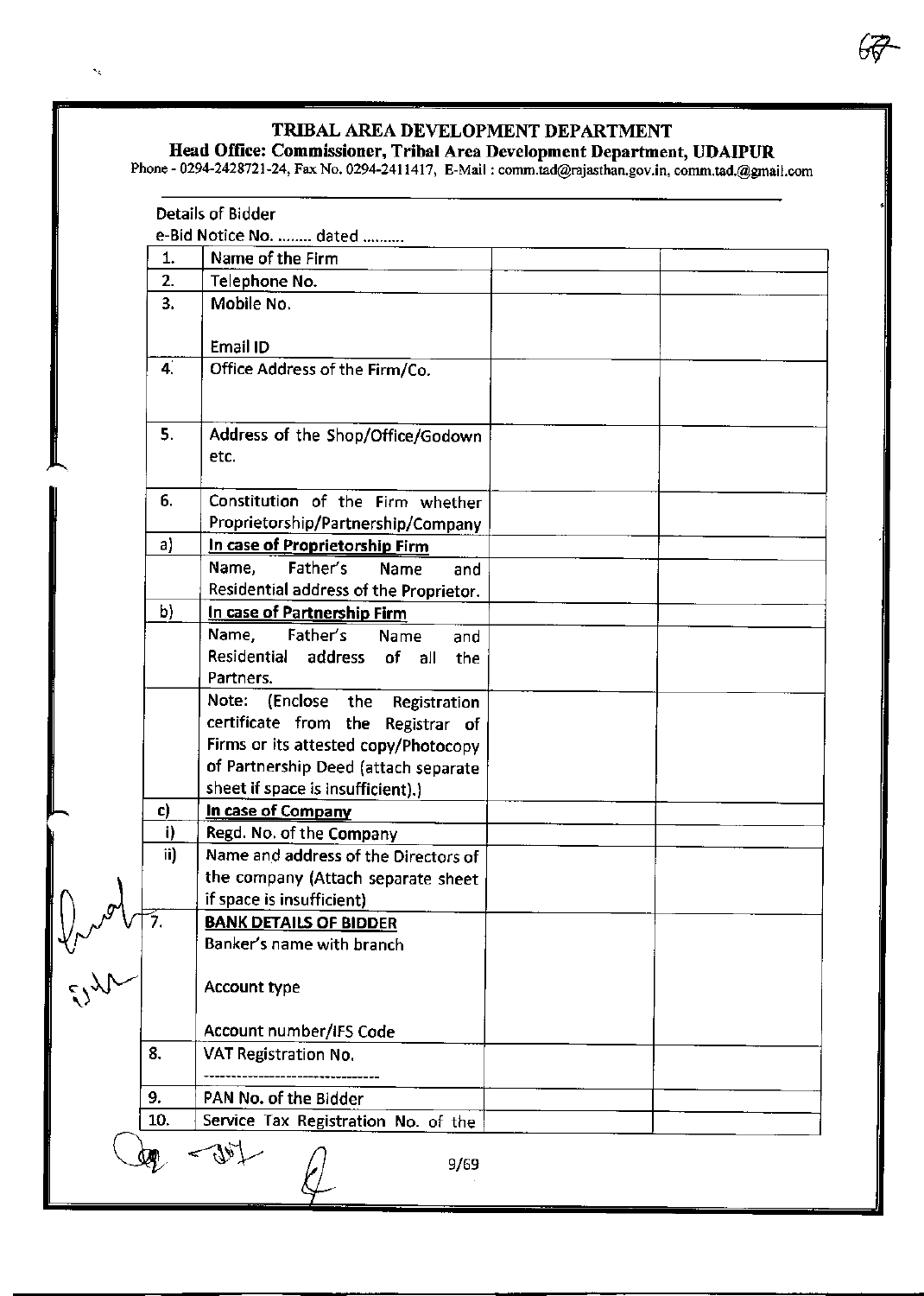€,

# Head Office: Commissioner, Tribal Area Development Department, UDAIPUR

Phone - 0294-2428721-24, Fax No. 0294-2411417, E-Mail : comm.tad@rajasthan.gov.in, comm.tad.@gmail.com

|     | Bidder. if applicable<br>$\mathcal{L}_{\text{max}}$ and $\mathcal{L}_{\text{max}}$ |                                   |
|-----|------------------------------------------------------------------------------------|-----------------------------------|
| 11. | Bid security of RS.                                                                |                                   |
|     | Deposited vide CR                                                                  |                                   |
|     | No.                                                                                |                                   |
|     | dated  Pay order                                                                   |                                   |
|     | No.  dated  drawn                                                                  |                                   |
|     | On                                                                                 |                                   |
|     | Name of Bank & branch)                                                             |                                   |
|     | *(to be filled by the Office)                                                      |                                   |
|     |                                                                                    |                                   |
|     |                                                                                    |                                   |
|     |                                                                                    |                                   |
|     |                                                                                    |                                   |
|     |                                                                                    |                                   |
|     |                                                                                    |                                   |
|     |                                                                                    | Signature of the Bidder with Seal |
|     |                                                                                    |                                   |
|     |                                                                                    |                                   |
|     |                                                                                    | (Designation                      |

\* Attach separate sheet for details, where required.<br>\* In case of authorized representative signing this document enclose copy of the authority letter.

 $\psi$  on the second  $\mathcal{L}$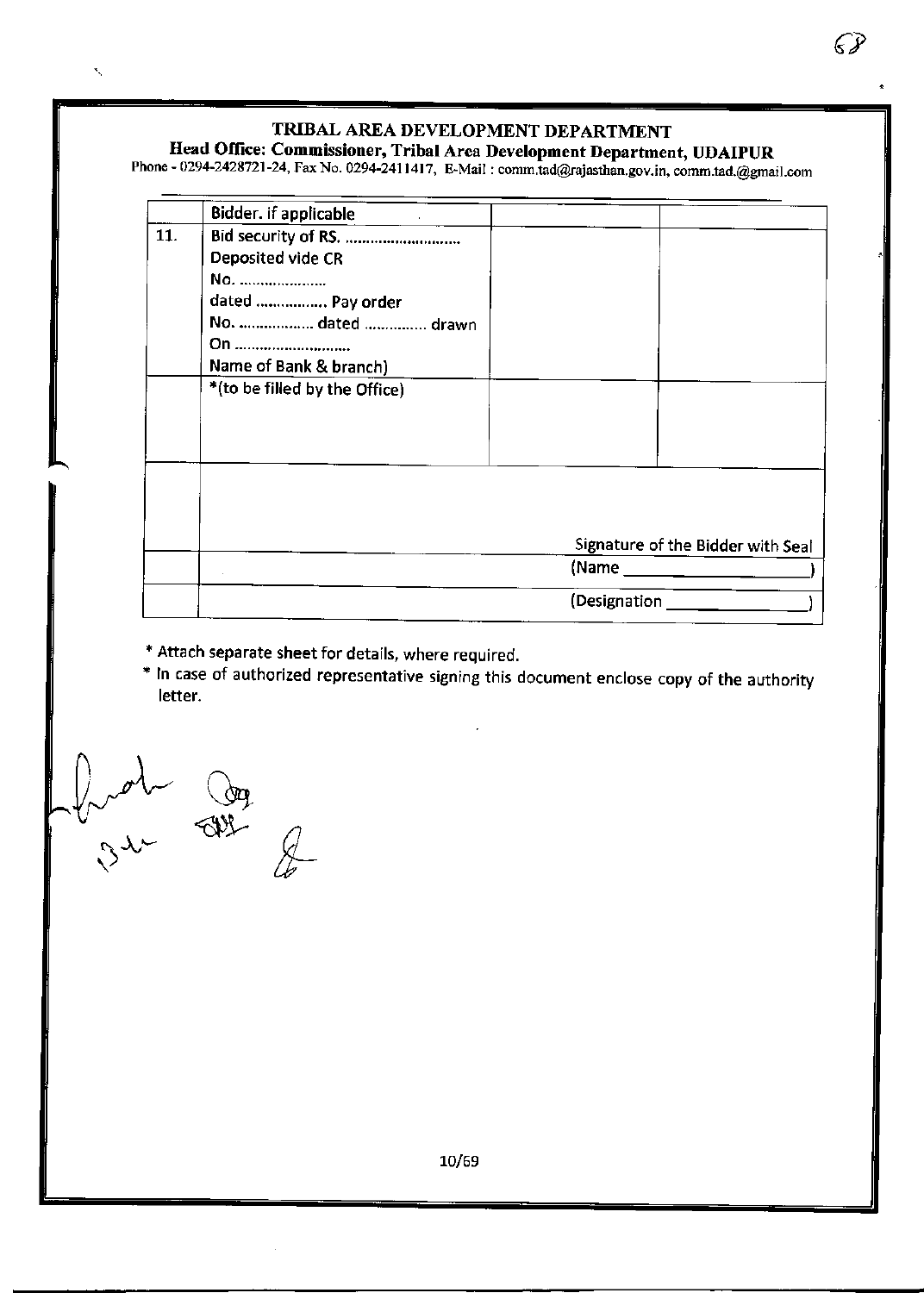$6\%$ 

# Head Olfice: Commissioner, Tribal Area Development Department, UDAIPUR

Phone - 0294-2428721-24, Fax No. 0294-2411417, E-Mail : comm.tad@rajasthan.gov.in, comm.tad.@gmail.com

#### General Terms & Conditions of Bid & Contract:-

Important Instruction:-The Law relating to procurement "The Rajasthan Transparency in Public Procurement Act, 2012"[hereinafter called the Act] and the "Rajasthan Transparency in Public Procurement Rules, 2013"[hereinafter called the Rules] under the said Act have come into force which are available on the website of State public procurement portal http://sppp.rajasthan.gov.in. Therefore, the Bidders are advised to acquaint themselves with the provisions of the Act and the Rules before participating in the bidding process. lf there is any discrepancy between the provisions of the Act and the Rules and this biddins document, the provisions of the Act and the Rules will be prevail.

#### **N.B.:-**

- (a) The objective of the Bid is to provide good quality Specified ttems at remunerative orice of combo pack for door to door supply at Hostels/Residential Schools, Maa Bari and Day Care Centers (Block Level) under TADD.
- (b) Bidder should read these terms & conditions carefully and comply to it strictly while submitting their bids. If a bidder has any doubt regarding the terms & conditions and specifications mentioned in the tender notice/catalogue, he should get his doubt clarified during the pre bid meeting on 16.09.16 at 03.00 p.M. in the office of Commissioner TADD Udaipur. The decision of the Commissioner TADD, Udaipur will be final and binding on the bidder. ood quality Specified Items at remunerative price<br>
Hostels/Residential Schools, Maa Bari and Day Ca<br>
mditions carefully and comply to it strictly wh<br>
any doubt regarding the terms & conditions an<br>
notice/catalogue, he shou

## . THE CLAUSES, TERMS & CONDITIONS ARE AS FOLLOWS:-

E-tenders are invited from Specified items producers/ Manufactures/Wholesalers/ Suppliers situated in India for Specified items on rate contract as per specifications prescribed and for its door to door supply at **Hostels/Residential Schools** as per Annexure-L. Maa Bari as per Annexure-O and Day Care Centers as per Annexure-N (Block Level) under TADD.

- Bidder should submit last 3 years audited (Unaudited can be accepted in case 2015-16) accounts (e.g. Balance Sheet & Profit & Loss Account) for verification of turnover which is shown in Annexure'F'. t.
- Bidder should have executed similar nature of work (Door-to-Door supply of Specified Commodities at Hostels/Residential Schools of minimum value of Rs. 5 crore in any one of the three immediate financial years (2013-14, 2014-15, and 2015-16). 2.
- Bidder should submit attested copy of PAN CARD & TIN Registration Certificate. 3.
- Bidder should submit attested copy of Sales Tax clearance certificate with Bid documents subject to assessment (up to 2015-16). 4.

Bidder will have to submit an income tax clearance certificate {A.y. 2014-15) from the Income tax officer of the circle concerned along with the tenders without which tender mav not be considered.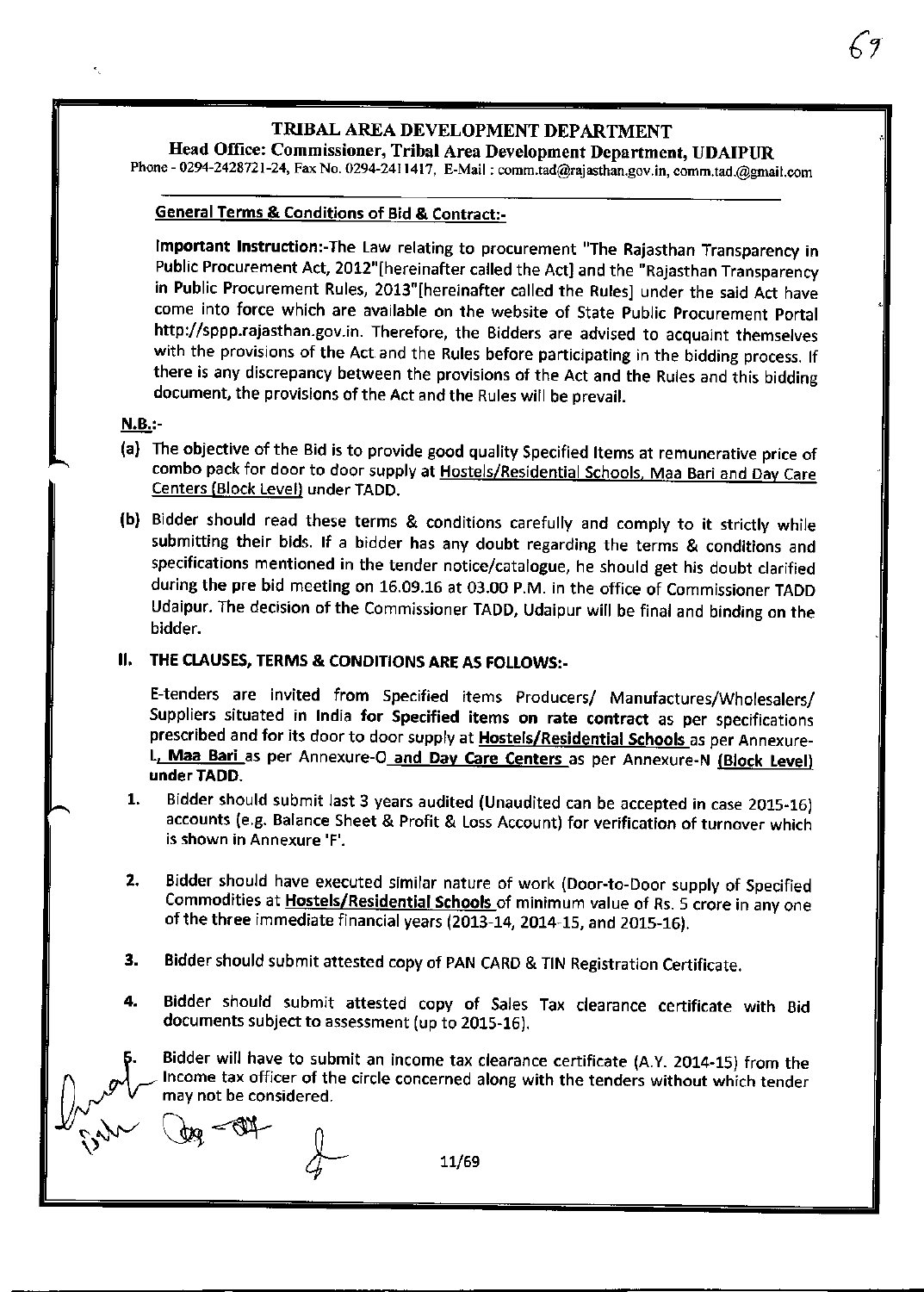# Head Office: Commissioner, Tribal Area Development Department, UDAIPUR

Phone - 0294-2428721-24, Fax No. 0294-2411417, E-Mail: comm.tad@rajasthan.gov.in, comm.tad.@gmail.com

- 6. Successful Bidder should submit attested copy of valid Registration Certificate/License/any document (FSSAI, BIS, AGMARK, ISO, HSCCP) which are required for production and supply of Specified items.
- 7. Bidder should submit name and address of the location of Shop, Go down, production and packaging plant with detajls of concern person with telephone number and email id etc.
- 8. Bidder should submit Annexure A to D as per order No. ,फ.1(8) / वित्त / साविलेनि / 2011 दिनांक 04.02.2013 (परिपत्र संख्या 3/2013) issued by Secretary Finance (Budget), Finance (G&T) Department, Government of Rajasthan.
- 9. Bidder should submit declaration regarding that he is not blacklisted by any government or any public sector undertaking and regarding compliance of terms & conditions of Bid documents as per Annexure-'H'.
- Bidder should submit declaration and undertaking for monthly capacity and supply 10. commitment as per Annexure-'E'.
- 11. Bidder should submit declaration regarding turnover of the company as per Annexure-'F'.
- Bidder should submit performance certificate of last 3 years as per Annexure-'G'. t2,
- 13. Bidder should submit declaration regarding Infrastructure Shop/Office/Go down/Loading Vehicle, Employees etc. as per Annexure-'l' (a) (b).
- Bidder should submit Pre-Stamp Receipts for refund of Bid security money, in case of 14. bidders who are disqualified technically, as per Annexure-'J'.
- 15. Bidder should submit 3 sealed samples of each specified commodities.
- Bidder should submit authorization for the person signing this proposal to bind Bidder to 16. the proposal and to any contract resulting there from. (If any)
- 17. Bidder should submit Bid form with signature on each page.
- 18. No Bid will be accepted after due date & time fixed for receiving of Bid.
- $\sum_{i=1}^n$ lf the last date fired for opening of Bids in the office is declared to be a holidav, the next working day will be deemed to be the last date for the purpose. The explanation will also apply in relaxation to other dates fixed for any purpose whatsoever. 19.
	- 21. a). TAD Department reserves the right to reject any or all the tenders without assigning<br>any reason thereof.<br>  $\bigcirc$ anv reason thereof.

12/69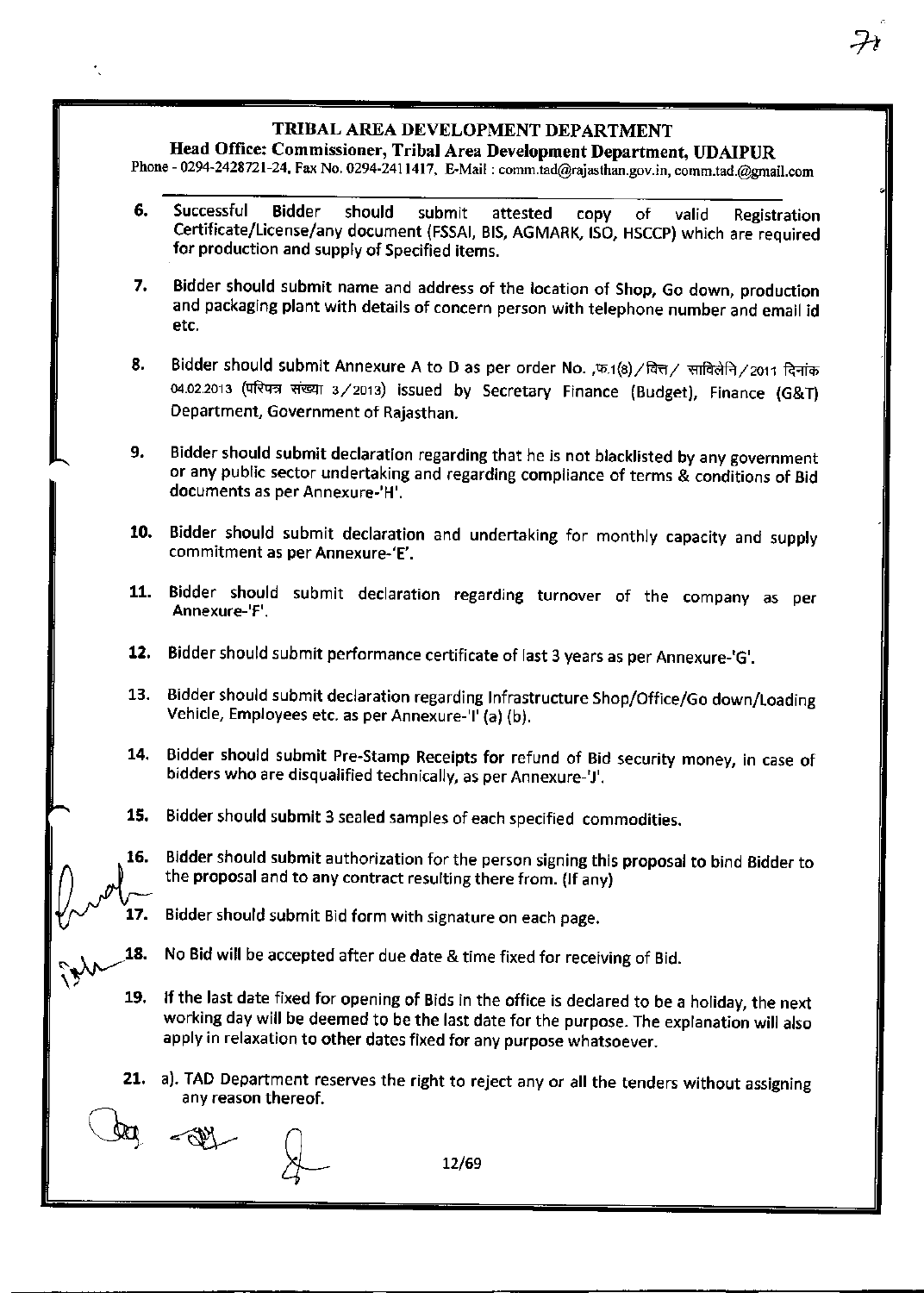# Head Office: Commissioner, Tribal Area Development Department, UDAIPUR

Phone - 0294-2428721-24, Fax No. 0294-2411417, E-Mail : comm.tad@rajasthan.gov.in, comm.tad.@gmail.com

- b. Bids are invited for mostly grocery & consumer items for supply to TADD however if any unforeseen condition arises during bidding process (before finalization of above bids), TADD will be free to fulfill such commitments through separate or alternative arrangements as per TADD business policy. In this regard no objection from bidder will be entertained.
- Validity of Bid offer is 3 months from the date of opening the Bid. 22.
- E-Bid will be submitted up to date & time as per e-Bid notice for Supply of Specified Commodities items on rate contract for One Year form Date of Contract. 23.
- Bidder should have permission/License to Manufacturing/ production/ Whole selling/retail selling of Specified items as per specifications given in the Bid Form. 24.
- 25. Bids will be submitted to Commissioner https://eproc.rajasthan.gov.in. of Govt. of Rajasthan. TADD, Udaipur through
	- a) Bidder should file Bid duly furnishing the required information as per Bid Document.
	- b) Bids should be strictly in conformity with prescribed terms and conditions. Bids should not contain any conditions other than the prescribed terms & conditions.
	- c) Before the last date for the submission of Bid, TADD may amend any of the Bid conditions, as may be desired and if such an amendment is absolutely necessary and the same will be made available on the website http://tad.rajasthan.gov.in/ http://eproc.raiasthan.gov.in/ http://sppp.rajasthan.gov.in.

#### 26. Pre Qualification of Bidder:-

 $\int_{V}$  und

The offers will be pre-qualified on the basis of the following criteria:

- Minimum average annual turnover Rs. 10.00 Crore of last three financial vears А (2013-14, 2014-15, 2015-16) . Bidder should submit last three years audited (C.A. certificate for 2015-16 will be accepted) Balance-Sheet and profit and loss account along with Bid; failing which Bid will be rejected.
	- Bidder should have executed similar nature of work (Door-to-Door supply of Specified Commodities at Hostels/Residential Schools of minimum value of Rs. 5 crore in any one of the three immediate financial years (2013-14, 2014\_15, 2013,16) The bidder should provide & append copies of purchase orders and satisfactorv successful completion certificates in support of his claim in any part of India.

27. The bidder should submit along with the Bids the following certificates for the items:-<br>(i) The Bid form fee Rs. 400.00 downloaded from the website will be submitted in the form of D.D./Banker cheque in favour of Commissioner TADD payable ar Udaipur. The bidders are also required to deposit processing fee of Rs. 1000.00 in the form of D.D./Banker cheque in favour of M.D., RtSt payable at Jaipur, The Bid fee, processing fee and Bid security will be deposited physically at the office of Commissioner TADD, Udaipur before the last date & time of Technical Bid Open.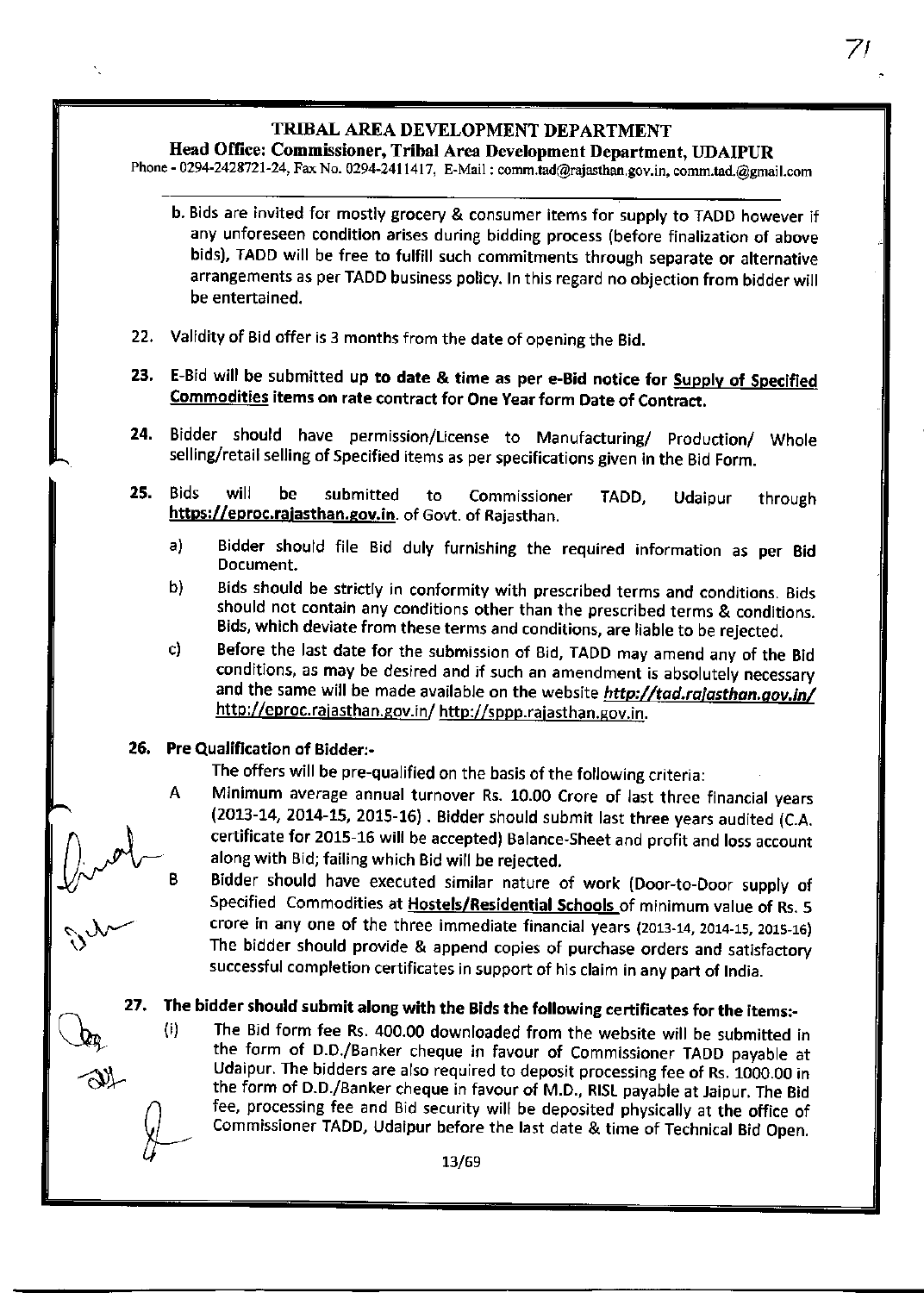# Head Office: Commissioner, Tribal Area Development Department, UDAIPUR

Phone - 0294-2428721-24, Fax No. 0294-2411417, E-Mail : comm.tad@rajasthan.gov.in, comm.tad.@gmail.com

The bidders will submit scanned copy of the DD/BC/BG in technical Bid (Cover-A & B).

- In event of Bid being submitted by proprietary firm, Bid must be signed by sole proprietor. In event of a partnership firm Bid must be signed on its behalf by a person holding a power of attorney authorizing him to do so and in the case of company, the Bid must be signed by authorized signatory as the manner lay in the  $(ii)$
- articles of Association.<br>Any change in the Constitution of the Firm/Company will be notified forthwith by the bidder in writing to the Commissioner TADD, Udaipur and such change will not relieve any former member of the Firm/ Company from the liability under tne contract. No new partner/partners will be accepted in the Firm by the Bidder in respect of the contract unless he/they agree to abide by all its terms and conditions and submit with the Commissioner TADD, Udaipur a written agreement to this effect, The contractors receipt for acknowledgement or date of any partner subsequently accepted as above will bind all of them and will be sufficient to discharge for any of the purposes of the contract if the Bidders submitting BG as 8id Security. The BG should be valid for a period of six montns from the date of issue of opening of tenders. (iii)

#### PLEASE NOTE THAT: -

 $\int_{\gamma}$  and  $\sim$ 

 $\bigcup_{n=1}^{\infty}$ 

28.

 $\frac{\Delta}{\Delta}$ 

.sI\_

 $\mathbb{Q}_{\!\varphi}$ 

- All above mentioned documents must be submitted. a.
- All attested documents must be submitted in Hindi or English language. lf the documents are not in Hindi or English, they should be translated in Hindi or English & attested by authorized translator. Translated copy along with copy of original document must be submitted. b.
- c. The point of supply will be **Hostels/Residential Schools, Maa Bari and Day Care** Centers (Block Level) under TADD all over the Rajasthan.
- o. Bid will be liable for outright rejection if:
	- i. Any rates are disclosed in cover-A & B.
	- ii. Any discounts/ special offers are made in cover-A & B.
- The Bidder will submit profit & Loss account & Balance Sheet and annual turnover e. statement of the preceding three financial years. f.
	- If the following item/certificate not submitted, the Bid will not be considered valid:-
		-
		- i. Bid form fee, Processing fee and Bid security.<br>ii. Undertaking to supply the commodities as specified in the tender having<br>FSSAI/ISO/BIS/HSCCP/Agmark Certificate as the case may be, if applicable.
		-
		- Folialian: Duly signed scanned copy of acceptance of terms & conditions.<br>iv. Duly attested photocopy of Sales Tax registration and clearance certificate.<br>v. Income- Tax clearance certificate.
		-
		- vi. Three sealed samples of Specified items

Financial Bid duly filled as per Part II giving the rates offered to TADD on COMBO PACK (Supply of Specified Commodities at Hostels/Residential Schools, Maa Bari and Day Care Centers (Block Level) under TADD items of different Brands for quoted

14/69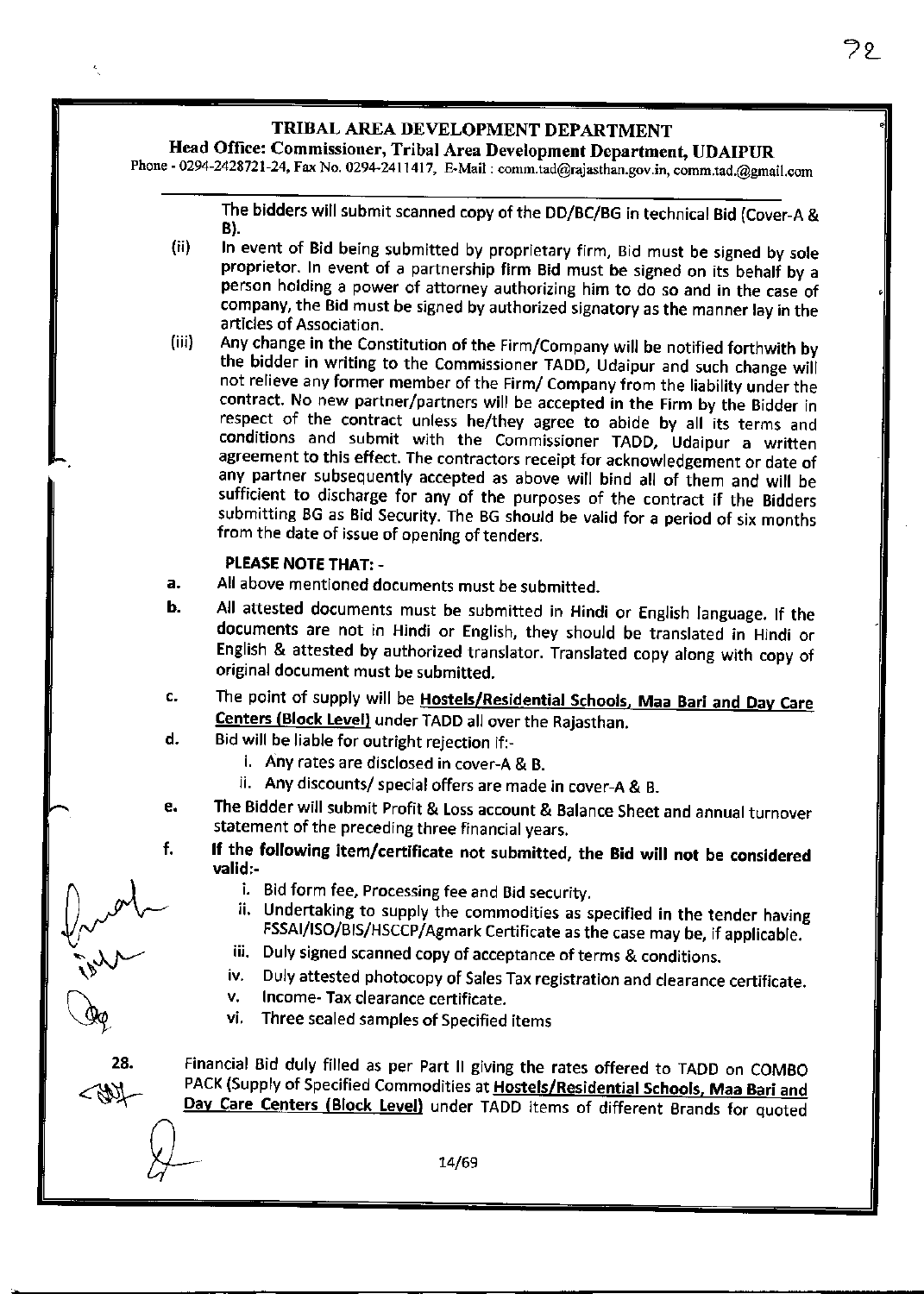# Head Office: Commissioner, Tribal Area Development Department, UDAIPUR

Phone - 0294-2428721-24, Fax No. 0294-2411417, E-Mail : comm.tad@rajasthan.gov.in, comm.tad.@gmail.com

items should be submitted through portal https://eproc.rajasthan.gov.in of rajasthan In only format (BoQ). It should not be disclosed in Technical Bid.

29. The Bidder will sign the Bid form at each page and at the end in token of acceptance of all the terms and conditions of the Bidder and then scanned copy will be uploaded on e-portal except 8oQ,

#### 30. WITHDRAWALS, SUBSTITUTION AND MODIFICATION OF BIDS:-

No Bid will be withdrawn, substituted or modified after the last time and date fixed for receipt of Bids as prescribed in www.eproc.rajasthan.gov.in\_

#### 31. SUBMISSION OF SAMPLES & DEMONSTRATIONS:-

- Samples of Specified items must be sent free of Fee on demand by Commissioner TADD, Udaipur even though the specifications or descriptions etc. are mentioned in the Bid form. No sample will be accepted after the prescribed period. In the event of non submission of samples within the prescribed period on demand, the Bid will not be considered and Bid security will be forfeited. (i)
- Samples should be strictly according to the item quoted in the Bid form, failing which (ii) these will not be considered. Such sample must be delivered free of charge to the Commissioner, TADD, Udaipur, or any authorized/designated officer by Commissioner TADD, Udaipur to be conveyed while placing order. Sample must be submitted duly sealed and marked suitably either by writing on the sample or on <sup>a</sup> slip or durable paper securely fastened to the sample with the particulars as mentioned below:,
- (A) Name and full address of the firm/manufacturer
- (B) Specified items Quality, date and Batch/lot number of Manufacturing/Packing
- (iii) No change in marking on samples will be allowed after the submission of the sample. Samples should be submitted along with separate challan in triplicate. Samples without challan will not be accepted.

#### **OPENING OF TENDERS:-**32.

- Technical Bids will be opened on 30.09.16 at 03.OO p.M. a.
- $\bigcap_{\alpha\in\Delta}$  $\int_{\gamma}$  ob-c. The Financial Bids of only technically qualified Bidders will be considered. Only the successful Bidders in technical Bids are eligible to participate in further proceedings.
	- Rate offered by the qualified technical Bidders will be taken into consideration to arrive at lowest rate of Combo pack offered by the Bidders' viz. 11, L2 and so on.
- d.  $\hat{v}^{\vee}$  " The accepted rate is for the supply of contracted quantity in all respects for the quantity tendered. Any request for revision of the rate due to price fluctuations in International and Domestic Markets or for any other reason during the contract period will not be entertained and stand reiected.

If the date fixed for opening of Bids happens to be Govt. holiday, the tenders filled online will be opened on the next working day at the same time specified above.

### **BID SECURITY:-**

ag

 $-40 -$ 33.

 $\&$ 

(a) Every Bid should be accompanied by Demand Draft/Banker Cheque/ Bank Guarantee<br>Rs. 96.00 Lakh (The Bidder request to submit the bid security based on type of Rs. 96.00 Lakh (The Bidder request to submit the bid security based on type of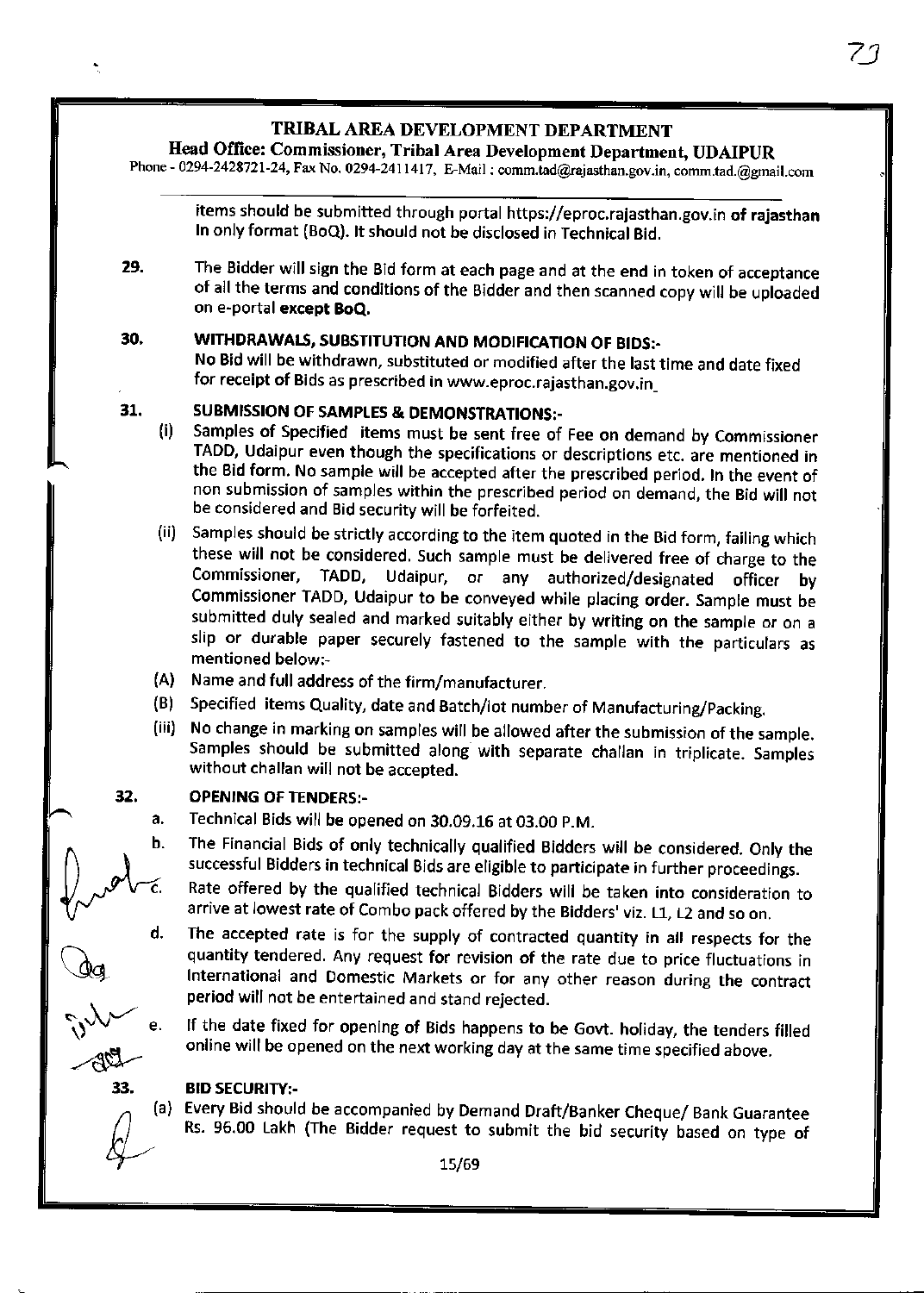$\bullet$ 

71.

# Head Office: Commiseioner, Tribal Area Development Department, UDAIPUR

Phone - 0294-2428721-24, Fax No. 0294-2411417, E-Mail: comm.tad@rajasthan.gov.in, comm.tad.@gmail.com

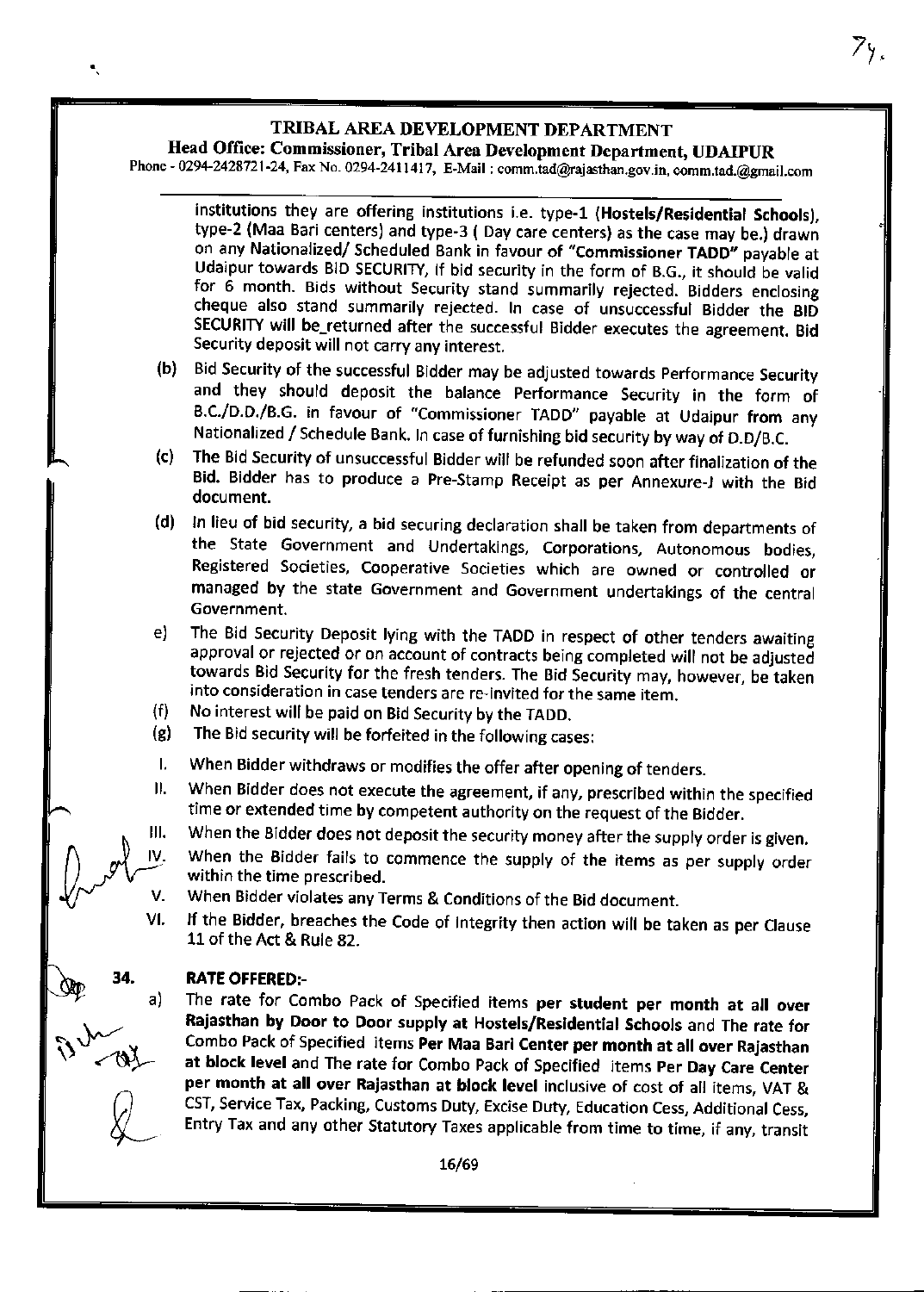# Head Office: Commissioner, Tribal Area Development Department, UDAIPUR

Phone - 0294-2428721-24, Fax No. 0294-2411417, E-Mail : comm.tad@rajasthan.gov.in, comm.tad.@gmail.com

insurance, including the transportation loading and unloading charges, as per Annexure-L,N,O and will not be quoted in fraction of paisa. The Bidders should quote their rate in the BoQ "Schedule of Rates". The rates will be quoted in the figures and if any discrepancy is found in the figures, Bidder will not be allowed to correct such mistake after opening of the Bid.

 $25$ 

- b) The department has asked for bids for three types of institutions viz hostels/ residential schools, maa badi centers (block level) and day care centers (block level). A bidder may bid for all the three or for any one or two. However he will have ro provide his rates separately for each group in the BoQ. It is also clarified that price bids shall be evaluated separately for each group. Hence even if a bidder is providinq his rates for more than one group he should give his rates separately against the relevant Colum.
- The rate quoted will be in Indian Rupees and would be in force for the entire contract period. TADD is not responsible for any fluctuation of prices either in International Market or Domestic Market and no request or representation for revision of rate will be permissible. However, down revision will be in conformity with price fall clause (Clause No.54). c)
- Eased on the rates received, TADD reserves the rights to award supply of contract to one or more Bidders and the same would be final and binding on all the gidders. o)
- e) Rates quoted must be separately written as per the requirements of the Bid form and should include all taxes, duties & Rajasthan VAT & CST.

#### DETERMINATION OF LOWEST BIDDER:

35.

 $\bigcap$ 

 $\mathbb{Q}_{q}$ 

 $\mathcal{L}$ 

 $-31$ 

 $\bigcirc$  e)

YL

The lowest Eidder shall be determined on the basis of price bid. price bid shall be evaluated on the basis of bid given for a combo pack separately (i.e. price bid for Hostels/residential school, Maa Bari centers and Day care centers). The price so given shall be inclusive of all type of taxes (inclusive of cost of packing (as per packaging & labeling Act), Customs Duty, Excise Duty, Education Cess, Additional Cess, Entry Tax and any other statutory Taxes applicable from time to time, if any transit insurance, including the transportation loading and unloading charges, VAT & CST to the specified destinations all over Rajasthan) a)  $\bigvee_{\alpha\in\mathbb{C}}\mathcal{N}_{\alpha}$ 

In case Commissioner TADD opt for entering into RC with more than one bjdder, then initially L2 bidder will be extended opportunity to match L1 rate, as above, on refusal

by L2 bidder, then to L3 bidder & so on.<br>NEGOTIATIONS: Negotiations may be conducted with the lowest bidder only. In case of non-satisfactory achievement of rates from lowest bidder, Commissioner TADD may choose to make a written counter offer to the lowest bidder and if this is not accepted, Commissioner TADD may decide to reject and re-jnvite fresh tenders or to make the same counter-offer first to the second lowest bidder, then to the third lowest bidder and so on in the order of initial bidding, and work order be awarded to the bidder who accepts the counter offer. c)

In the case, when the quotations given by the bidder during negotiations is higher than the original quotation of the bidder then the bidder will be bound by the lower rate originally quoted by the bidder.

In case of negotiations, representative of the bidder attending negotiations must possess written authority from the bidder to the effect that he is competent to modify/amend the submitted tender deviatjons and rates offered bv them.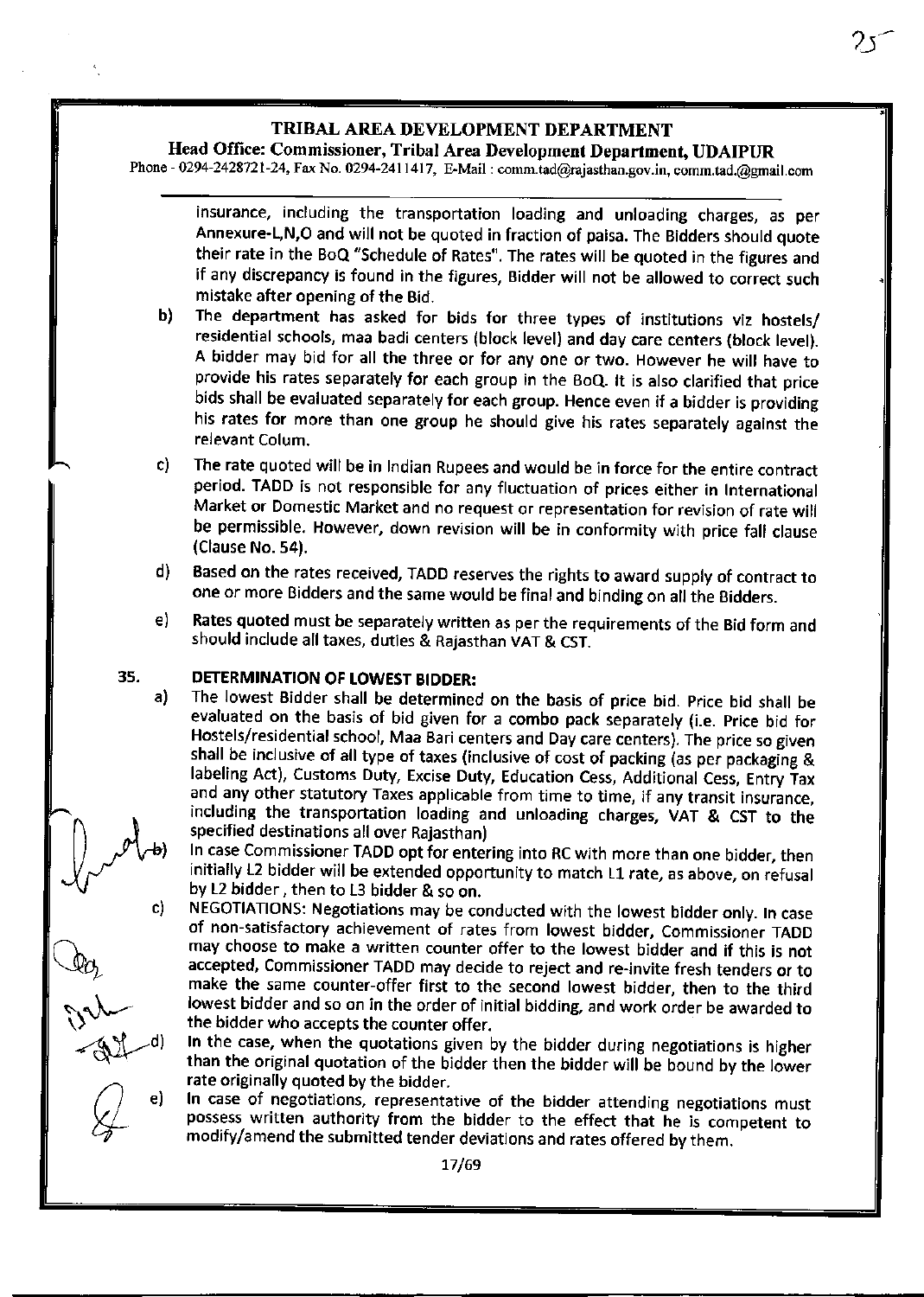$2<$ 

# Head Office: Commissioner, Tribal Area Development Department, UDAIPUR

Phone - 0294-2428721-24, Fax No. 0294-2411417, E-Mail : comm.tad@rajasthan.gov.in, comm.tad.@gmail.com

In the event the TADD does not find the lowest quoted rate, acceptable to it, then f) the tender will be scrapped and may be re-invited, or TADD may take any other suitable action as deemed fit looking to the exigency of the work.

#### 36. SPECIFICATIONS:-

- Only good quality of Specified items and brands strictly conforming to FSSAI/AGMARK/BIS/|SO/HSCCp & any other prevailing law commodity wise details at Annexure-'K' will be supplied to Hostels/Residential Schools, Maa Bari and Day Care Centers (Block Level) under TADD all over Rajasthan. a)
- b) Stocks not conforming to specifications stand summarily rejected and it is the responsibility of the supplier to lift back the rejected stock immediately. In the event of any of the samples taken found to be substandard, harmful, adulterated etc. as the case may be the concerned Bidder will be wholly responsible for that. The Bidder/Supplier will have to face the prosecution proceedings, if any and have to defend the cases themselves in the concerned Courts. Further the Bidder will have to immediately replace the entire stock of 5ubstandard/adulterated items at their own cost.
- The samples of the lowest Bidder (L-1) may be sent for analysis to NABL accredited labs or any other govt. labs to verify quality. c)

#### PACKING OF SPECIFIED ITEMS:-37.

Specified items will be supplied in appropriate net weight packing. Brand/Name/Logo format will be approved by the TADD if required and will be printed in multi color by the Specified items supplier on poly packs. packing material will be as per the design approved by the TADD and it will have to be got approved from the TADD before commencement of deliverv at Hostels.

The approved supplier will have to furnish a certificate for the Environmental Laws from the Indian Institute of Packaging, Kolkata. The poly pack should have following characteristics:

The Texture of poly film should be homogeneous, clean, transparent and without any hole.

#### DURATION AND PLACE OF DELIVERY:-38.

The successful bidder will have to compulsorily supply ordered quantity of Specified items as per specifications in the prescribed period. The first supply equal to two months requirement of each type of institutions will be delivered within 30 davs frorn the date of issuing award of contract there after the successful bidder has to supply the specified commodities on two monthly basis within 15 days from next supply order. The supplier will have to make arrangements accordingly for different places all over Rajasthan.

# **FURNISHING INFORMATION:-**

The supplier will have to provide details of their packing/blending Shop/Go down/Office/Vehicle/Human Resources. a)

 $\overbrace{\mathbb{R}^4}$ 

 $Q_{\tiny 39.}$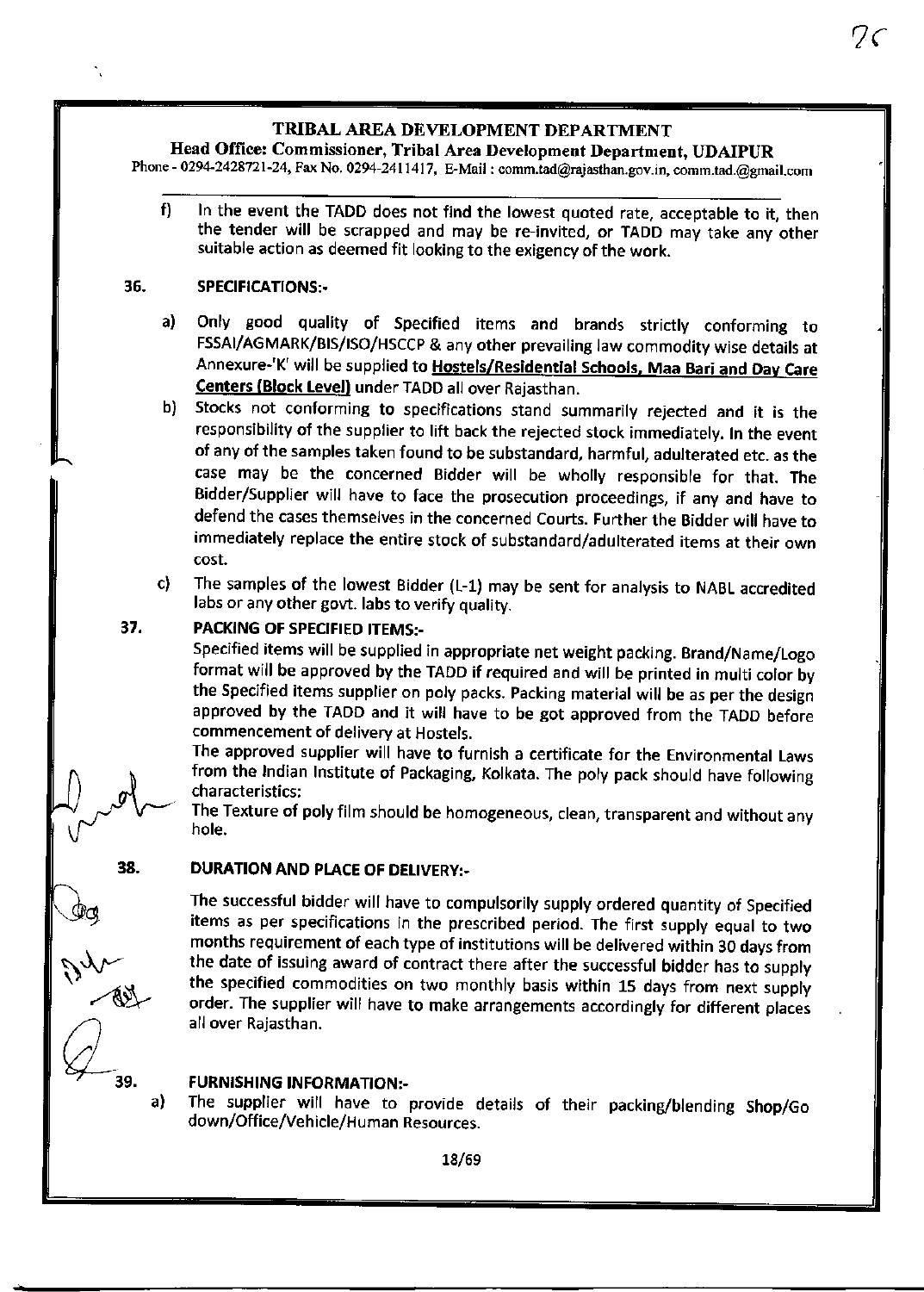$7<sup>1</sup>$ 

# Head Office: Commissioner, Tribal Area Development Department, UDAIPUR

Phone - 0294-2428721-24, Fax No. 0294-2411417, E-Mail : comm.tad@rajasthan.gov.in, comm.tad.@gmail.con

| b)<br>TADD Office by e-mail/ Fax in the prescribed format.<br>c)<br>TADD is free to take action as per Bid conditions.<br>d)<br>the combo pack as per annexure L, N and O.<br>40.<br><b>ACCEPTANCE OF STOCKS:-</b><br>(a).<br>concerned approved supplier.<br>(b)<br>stocks are rejected.<br>(c)<br>analysis. In such cases, the result of laboratory will be final.<br>(d)<br>of goods delivered from authorized person of Hostel under the TADD.<br>(e)<br>The successful Bidder has to produce copy of goods receipt counter signed by District<br>Level Officer of TADD.<br>(f)<br>The successful Bidder will provide one sample kit in each hostel and will replace the<br>same in every four months on F.O.C. basis.<br>te)<br>supply.<br>41.<br><b>QUALITY ASSURANCE:-</b><br>The Bidder will have to ensure that the quality of supply of specified items strictly<br>conforms to the specification prescribed under FSSAI/BIS/AGMARK/HSCCP and other<br>relevant law in force as per Annexure-'K'. In the event of any of the samples taken by<br>any Govt. agencies/regulatory agencies or any officer authorized by TADD. to do so<br>found to be substandard, harmful, adulterated etc. as the case may be, the concerned<br>supplier will be wholly responsible for that. The Supplier will have to face the<br>prosecution proceedings, if any and have to defend the cases themselves in the<br>concerned Courts.<br><b>INDEMNIFICATION:-</b><br>The Bidder shall indemnify the TADD against all claims which may arise in supply of<br>inferior, unsatisfactory and low quality of Specified items not conforming to prescribed<br>specifications. The bidder will have to replace the inferior, unsatisfactory and low quality<br>commodities within seven days. If failure in supply then purchase officer shall be free to |  |                                                                                                                                                                                                                                                             |
|-----------------------------------------------------------------------------------------------------------------------------------------------------------------------------------------------------------------------------------------------------------------------------------------------------------------------------------------------------------------------------------------------------------------------------------------------------------------------------------------------------------------------------------------------------------------------------------------------------------------------------------------------------------------------------------------------------------------------------------------------------------------------------------------------------------------------------------------------------------------------------------------------------------------------------------------------------------------------------------------------------------------------------------------------------------------------------------------------------------------------------------------------------------------------------------------------------------------------------------------------------------------------------------------------------------------------------------------------------------------------------------------------------------------------------------------------------------------------------------------------------------------------------------------------------------------------------------------------------------------------------------------------------------------------------------------------------------------------------------------------------------------------------------------------------------------------------------------------|--|-------------------------------------------------------------------------------------------------------------------------------------------------------------------------------------------------------------------------------------------------------------|
| da<br>Bar<br>Q                                                                                                                                                                                                                                                                                                                                                                                                                                                                                                                                                                                                                                                                                                                                                                                                                                                                                                                                                                                                                                                                                                                                                                                                                                                                                                                                                                                                                                                                                                                                                                                                                                                                                                                                                                                                                                |  | The Supplier will furnish District wise fortnightly /monthly report of the details of<br>stock/quantity of Specified items supplied to the Hostels of the concerned District to                                                                             |
|                                                                                                                                                                                                                                                                                                                                                                                                                                                                                                                                                                                                                                                                                                                                                                                                                                                                                                                                                                                                                                                                                                                                                                                                                                                                                                                                                                                                                                                                                                                                                                                                                                                                                                                                                                                                                                               |  | Supplier should not only maintain complete account of supplies made but also<br>furnish the details as and when requested by the TADD. Non maintenance of<br>complete record in the prescribed manner will be treated as non compliance and                 |
|                                                                                                                                                                                                                                                                                                                                                                                                                                                                                                                                                                                                                                                                                                                                                                                                                                                                                                                                                                                                                                                                                                                                                                                                                                                                                                                                                                                                                                                                                                                                                                                                                                                                                                                                                                                                                                               |  | The successful bidder will have to provide details of rates of each specified items in                                                                                                                                                                      |
|                                                                                                                                                                                                                                                                                                                                                                                                                                                                                                                                                                                                                                                                                                                                                                                                                                                                                                                                                                                                                                                                                                                                                                                                                                                                                                                                                                                                                                                                                                                                                                                                                                                                                                                                                                                                                                               |  |                                                                                                                                                                                                                                                             |
|                                                                                                                                                                                                                                                                                                                                                                                                                                                                                                                                                                                                                                                                                                                                                                                                                                                                                                                                                                                                                                                                                                                                                                                                                                                                                                                                                                                                                                                                                                                                                                                                                                                                                                                                                                                                                                               |  | Random samples will be taken by TADD or agencies/officer so authorized by the<br>TADD so as to ensure that the quality of Specified items supplied is as per approved<br>specifications. The testing charges of randomly drawn samples will be borne by the |
|                                                                                                                                                                                                                                                                                                                                                                                                                                                                                                                                                                                                                                                                                                                                                                                                                                                                                                                                                                                                                                                                                                                                                                                                                                                                                                                                                                                                                                                                                                                                                                                                                                                                                                                                                                                                                                               |  | TADD will not take any responsibility or otherwise regarding the stocks once the                                                                                                                                                                            |
|                                                                                                                                                                                                                                                                                                                                                                                                                                                                                                                                                                                                                                                                                                                                                                                                                                                                                                                                                                                                                                                                                                                                                                                                                                                                                                                                                                                                                                                                                                                                                                                                                                                                                                                                                                                                                                               |  | Specified items supply will be frequently subjected to quality check and the TADD at<br>its discretion will send samples of any consignment to the NABL laboratory for                                                                                      |
|                                                                                                                                                                                                                                                                                                                                                                                                                                                                                                                                                                                                                                                                                                                                                                                                                                                                                                                                                                                                                                                                                                                                                                                                                                                                                                                                                                                                                                                                                                                                                                                                                                                                                                                                                                                                                                               |  | The successful Bidder has to inform concern authorized person of each concern<br>destination by telephone, SMS, e-mail before commencing delivery and take receipt                                                                                          |
|                                                                                                                                                                                                                                                                                                                                                                                                                                                                                                                                                                                                                                                                                                                                                                                                                                                                                                                                                                                                                                                                                                                                                                                                                                                                                                                                                                                                                                                                                                                                                                                                                                                                                                                                                                                                                                               |  |                                                                                                                                                                                                                                                             |
|                                                                                                                                                                                                                                                                                                                                                                                                                                                                                                                                                                                                                                                                                                                                                                                                                                                                                                                                                                                                                                                                                                                                                                                                                                                                                                                                                                                                                                                                                                                                                                                                                                                                                                                                                                                                                                               |  |                                                                                                                                                                                                                                                             |
|                                                                                                                                                                                                                                                                                                                                                                                                                                                                                                                                                                                                                                                                                                                                                                                                                                                                                                                                                                                                                                                                                                                                                                                                                                                                                                                                                                                                                                                                                                                                                                                                                                                                                                                                                                                                                                               |  | The supplied items must bear expiry date of at least four months after the date of                                                                                                                                                                          |
|                                                                                                                                                                                                                                                                                                                                                                                                                                                                                                                                                                                                                                                                                                                                                                                                                                                                                                                                                                                                                                                                                                                                                                                                                                                                                                                                                                                                                                                                                                                                                                                                                                                                                                                                                                                                                                               |  |                                                                                                                                                                                                                                                             |
|                                                                                                                                                                                                                                                                                                                                                                                                                                                                                                                                                                                                                                                                                                                                                                                                                                                                                                                                                                                                                                                                                                                                                                                                                                                                                                                                                                                                                                                                                                                                                                                                                                                                                                                                                                                                                                               |  |                                                                                                                                                                                                                                                             |
|                                                                                                                                                                                                                                                                                                                                                                                                                                                                                                                                                                                                                                                                                                                                                                                                                                                                                                                                                                                                                                                                                                                                                                                                                                                                                                                                                                                                                                                                                                                                                                                                                                                                                                                                                                                                                                               |  |                                                                                                                                                                                                                                                             |
|                                                                                                                                                                                                                                                                                                                                                                                                                                                                                                                                                                                                                                                                                                                                                                                                                                                                                                                                                                                                                                                                                                                                                                                                                                                                                                                                                                                                                                                                                                                                                                                                                                                                                                                                                                                                                                               |  |                                                                                                                                                                                                                                                             |
|                                                                                                                                                                                                                                                                                                                                                                                                                                                                                                                                                                                                                                                                                                                                                                                                                                                                                                                                                                                                                                                                                                                                                                                                                                                                                                                                                                                                                                                                                                                                                                                                                                                                                                                                                                                                                                               |  |                                                                                                                                                                                                                                                             |
|                                                                                                                                                                                                                                                                                                                                                                                                                                                                                                                                                                                                                                                                                                                                                                                                                                                                                                                                                                                                                                                                                                                                                                                                                                                                                                                                                                                                                                                                                                                                                                                                                                                                                                                                                                                                                                               |  |                                                                                                                                                                                                                                                             |
|                                                                                                                                                                                                                                                                                                                                                                                                                                                                                                                                                                                                                                                                                                                                                                                                                                                                                                                                                                                                                                                                                                                                                                                                                                                                                                                                                                                                                                                                                                                                                                                                                                                                                                                                                                                                                                               |  |                                                                                                                                                                                                                                                             |
|                                                                                                                                                                                                                                                                                                                                                                                                                                                                                                                                                                                                                                                                                                                                                                                                                                                                                                                                                                                                                                                                                                                                                                                                                                                                                                                                                                                                                                                                                                                                                                                                                                                                                                                                                                                                                                               |  |                                                                                                                                                                                                                                                             |
|                                                                                                                                                                                                                                                                                                                                                                                                                                                                                                                                                                                                                                                                                                                                                                                                                                                                                                                                                                                                                                                                                                                                                                                                                                                                                                                                                                                                                                                                                                                                                                                                                                                                                                                                                                                                                                               |  |                                                                                                                                                                                                                                                             |
| 19/69                                                                                                                                                                                                                                                                                                                                                                                                                                                                                                                                                                                                                                                                                                                                                                                                                                                                                                                                                                                                                                                                                                                                                                                                                                                                                                                                                                                                                                                                                                                                                                                                                                                                                                                                                                                                                                         |  |                                                                                                                                                                                                                                                             |
|                                                                                                                                                                                                                                                                                                                                                                                                                                                                                                                                                                                                                                                                                                                                                                                                                                                                                                                                                                                                                                                                                                                                                                                                                                                                                                                                                                                                                                                                                                                                                                                                                                                                                                                                                                                                                                               |  |                                                                                                                                                                                                                                                             |

 $\ddot{\phantom{a}}$